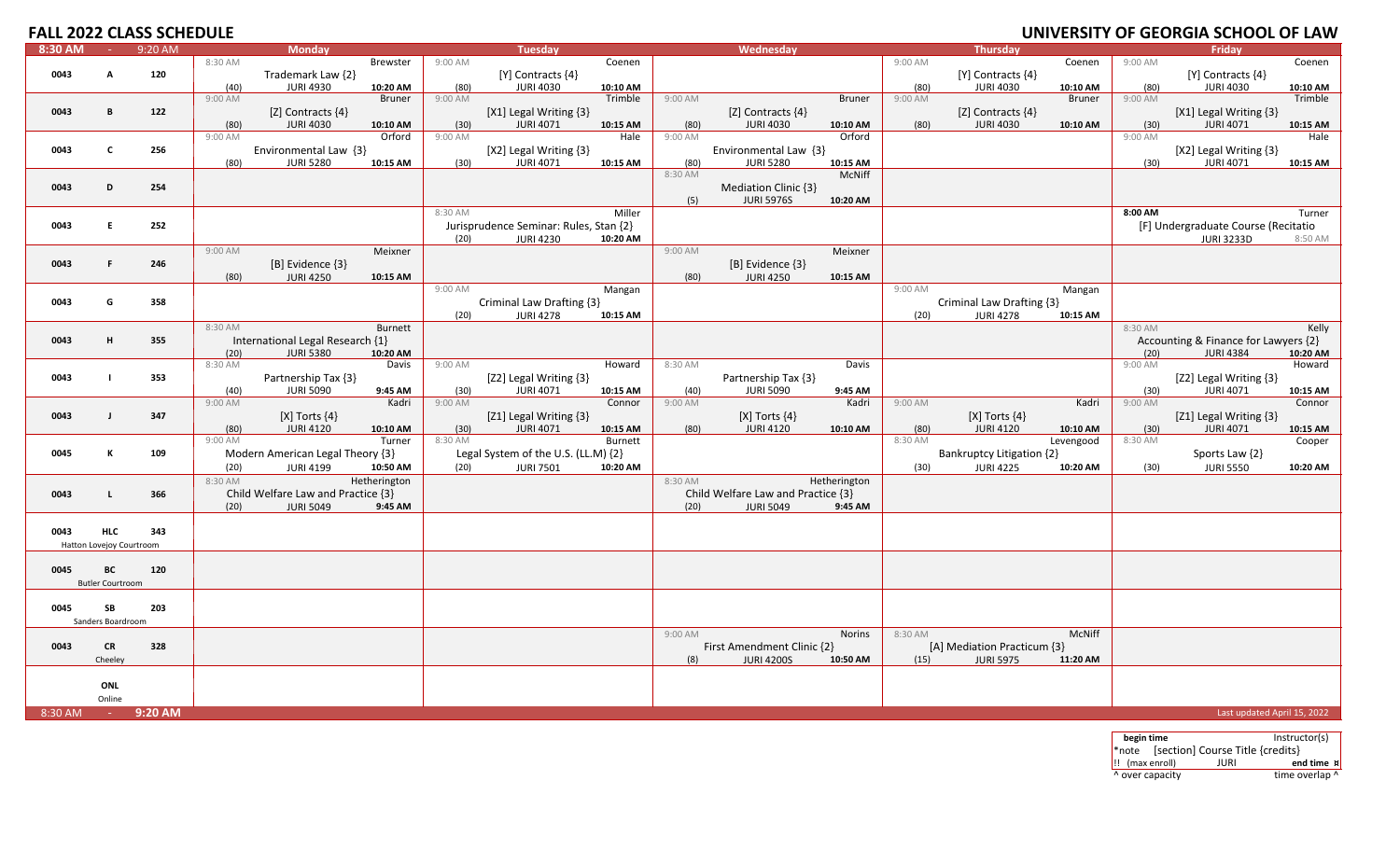| <b>FALL 2022 CLASS SCHEDULE</b> |                               |          |         |                                           |                 |          |                                            |          |         |                                       |               |         |                                           |               |          | UNIVERSITY OF GEORGIA SCHOOL OF LAW        |          |
|---------------------------------|-------------------------------|----------|---------|-------------------------------------------|-----------------|----------|--------------------------------------------|----------|---------|---------------------------------------|---------------|---------|-------------------------------------------|---------------|----------|--------------------------------------------|----------|
| 9:30 AM                         | $\sim 10^{-1}$                | 10:20 AM |         | <b>Monday</b>                             |                 |          | <b>Tuesday</b>                             |          |         | Wednesday                             |               |         | <b>Thursday</b>                           |               |          | <b>Fridav</b>                              |          |
|                                 |                               |          | 8:30 AM |                                           | <b>Brewster</b> | 9:00 AM  |                                            | Coenen   |         |                                       |               | 9:00 AM |                                           | Coenen        | 9:00 AM  |                                            | Coenen   |
| 0043                            | A                             | 120      |         | Trademark Law {2}                         |                 |          | $[Y]$ Contracts $\{4\}$                    |          |         |                                       |               |         | $[Y]$ Contracts $\{4\}$                   |               |          | $[Y]$ Contracts $\{4\}$                    |          |
|                                 |                               |          | (40)    | <b>JURI 4930</b>                          | 10:20 AM        | (80)     | <b>JURI 4030</b>                           | 10:10 AM |         |                                       |               | (80)    | <b>JURI 4030</b>                          | 10:10 AM      | (80)     | <b>JURI 4030</b>                           | 10:10 AM |
|                                 |                               |          | 9:00 AM |                                           | <b>Bruner</b>   | 9:00 AM  |                                            | Trimble  | 9:00 AM |                                       | <b>Bruner</b> | 9:00 AM |                                           | <b>Bruner</b> | 9:00 AM  |                                            | Trimble  |
| 0043                            | B                             | 122      | (80)    | [Z] Contracts $\{4\}$<br><b>JURI 4030</b> | 10:10 AM        | (30)     | [X1] Legal Writing {3}<br><b>JURI 4071</b> | 10:15 AM | (80)    | [Z] Contracts {4}<br><b>JURI 4030</b> | 10:10 AM      | (80)    | [Z] Contracts $\{4\}$<br><b>JURI 4030</b> | 10:10 AM      | (30)     | [X1] Legal Writing {3}<br><b>JURI 4071</b> | 10:15 AM |
|                                 |                               |          | 9:00 AM |                                           | Orford          | 9:00 AM  |                                            | Hale     | 9:00 AM |                                       | Orford        |         |                                           |               | 9:00 AM  |                                            | Hale     |
| 0043                            | $\mathbf{c}$                  | 256      |         | Environmental Law {3}                     |                 |          | [X2] Legal Writing {3}                     |          |         | Environmental Law $\{3\}$             |               |         |                                           |               |          | [X2] Legal Writing $\{3\}$                 |          |
|                                 |                               |          | (80)    | <b>JURI 5280</b>                          | 10:15 AM        | (30)     | <b>JURI 4071</b>                           | 10:15 AM | (80)    | <b>JURI 5280</b>                      | 10:15 AM      |         |                                           |               | (30)     | <b>JURI 4071</b>                           | 10:15 AM |
|                                 |                               |          |         |                                           |                 |          |                                            |          | 8:30 AM |                                       | McNiff        |         |                                           |               |          |                                            |          |
| 0043                            | D                             | 254      |         |                                           |                 |          |                                            |          |         | Mediation Clinic {3}                  |               |         |                                           |               |          |                                            |          |
|                                 |                               |          |         |                                           |                 |          |                                            |          | (5)     | <b>JURI 5976S</b>                     | 10:20 AM      |         |                                           |               |          |                                            |          |
|                                 |                               |          |         |                                           |                 | 8:30 AM  |                                            | Miller   |         |                                       |               | 9:35 AM |                                           | Turner        |          |                                            |          |
| 0043                            | F.                            | 252      |         |                                           |                 |          | Jurisprudence Seminar: Rules, Stan {2}     |          |         |                                       |               |         | [C] Undergraduate Course (Recitatio       |               |          |                                            |          |
|                                 |                               |          |         |                                           |                 | (20)     | <b>JURI 4230</b>                           | 10:20 AM |         |                                       |               |         | <b>JURI 3233D</b>                         | 10:25 AM      |          |                                            |          |
|                                 |                               |          | 9:00 AM |                                           | Meixner         |          |                                            |          | 9:00 AM |                                       | Meixner       |         |                                           |               | 10:00 AM |                                            | Douglas  |
| 0043                            | F.                            | 246      |         | [B] Evidence {3}                          |                 |          |                                            |          |         | [B] Evidence {3}                      |               |         |                                           |               |          | Introduction to Banking Law {1}            |          |
|                                 |                               |          | (80)    | <b>JURI 4250</b>                          | 10:15 AM        | 9:00 AM  |                                            | Mangan   | (80)    | <b>JURI 4250</b>                      | 10:15 AM      | 9:00 AM |                                           | Mangan        | (30)     | <b>JURI 5595</b>                           | 11:50 AM |
| 0043                            | G                             | 358      |         |                                           |                 |          | Criminal Law Drafting {3}                  |          |         |                                       |               |         | Criminal Law Drafting {3}                 |               |          |                                            |          |
|                                 |                               |          |         |                                           |                 | (20)     | <b>JURI 4278</b>                           | 10:15 AM |         |                                       |               | (20)    | <b>JURI 4278</b>                          | 10:15 AM      |          |                                            |          |
|                                 |                               |          | 8:30 AM |                                           | Burnett         |          |                                            |          |         |                                       |               |         |                                           |               | 8:30 AM  |                                            | Kelly    |
| 0043                            | H                             | 355      |         | International Legal Research {1}          |                 |          |                                            |          |         |                                       |               |         |                                           |               |          | Accounting & Finance for Lawyers {2}       |          |
|                                 |                               |          | (20)    | <b>JURI 5380</b>                          | 10:20 AM        |          |                                            |          |         |                                       |               |         |                                           |               | (20)     | <b>JURI 4384</b>                           | 10:20 AM |
|                                 |                               |          | 8:30 AM |                                           | Davis           | 9:00 AM  |                                            | Howard   | 8:30 AM |                                       | Davis         | 9:35 AM |                                           | Turner        | 9:00 AM  |                                            | Howard   |
| 0043                            | $\mathbf{I}$                  | 353      |         | Partnership Tax {3}                       |                 |          | [Z2] Legal Writing {3}                     |          |         | Partnership Tax {3}                   |               |         | [A] Undergraduate Course (Recitatio       |               |          | [Z2] Legal Writing {3}                     |          |
|                                 |                               |          | (40)    | <b>JURI 5090</b>                          | 9:45 AM         | (30)     | <b>JURI 4071</b>                           | 10:15 AM | (40)    | <b>JURI 5090</b>                      | 9:45 AM       |         | <b>JURI 3233D</b>                         | 10:25 AM      | (30)     | <b>JURI 4071</b>                           | 10:15 AM |
| 0043                            |                               | 347      | 9:00 AM |                                           | Kadri           | 9:00 AM  |                                            | Connor   | 9:00 AM |                                       | Kadri         | 9:00 AM |                                           | Kadri         | 9:00 AM  |                                            | Connor   |
|                                 |                               |          | (80)    | $[X]$ Torts $\{4\}$<br><b>JURI 4120</b>   | 10:10 AM        | (30)     | [Z1] Legal Writing {3}<br><b>JURI 4071</b> | 10:15 AM | (80)    | [X] Torts $\{4\}$<br><b>JURI 4120</b> | 10:10 AM      | (80)    | [X] Torts $\{4\}$<br><b>JURI 4120</b>     | 10:10 AM      | (30)     | [Z1] Legal Writing {3}<br><b>JURI 4071</b> | 10:15 AM |
|                                 |                               |          | 9:00 AM |                                           | Turner          | 8:30 AM  |                                            | Burnett  |         |                                       |               | 8:30 AM |                                           | Levengood     | 8:30 AM  |                                            | Cooper   |
| 0045                            | К                             | 109      |         | Modern American Legal Theory {3}          |                 |          | Legal System of the U.S. (LL.M) {2}        |          |         |                                       |               |         | Bankruptcy Litigation {2}                 |               |          | Sports Law {2}                             |          |
|                                 |                               |          | (20)    | <b>JURI 4199</b>                          | 10:50 AM        | (20)     | <b>JURI 7501</b>                           | 10:20 AM |         |                                       |               | (30)    | <b>JURI 4225</b>                          | 10:20 AM      | (30)     | <b>JURI 5550</b>                           | 10:20 AM |
|                                 |                               |          | 8:30 AM |                                           | Hetherington    |          |                                            |          | 8:30 AM |                                       | Hetherington  | 9:35 AM |                                           | Turner        |          |                                            |          |
| 0043                            | $\mathbf{I}$                  | 366      |         | Child Welfare Law and Practice {3}        |                 |          |                                            |          |         | Child Welfare Law and Practice {3}    |               |         | [B] Undergraduate Course (Recitatio       |               |          |                                            |          |
|                                 |                               |          | (20)    | <b>JURI 5049</b>                          | 9:45 AM         |          |                                            |          | (20)    | <b>JURI 5049</b>                      | 9:45 AM       |         | <b>JURI 3233D</b>                         | 10:25 AM      |          |                                            |          |
|                                 |                               |          |         |                                           |                 | 10:00 AM |                                            | Bradford |         |                                       |               |         |                                           |               |          |                                            |          |
| 0043                            | <b>HLC</b>                    | 343      |         |                                           |                 |          | Georgia Trial Court Practice {2}           |          |         |                                       |               |         |                                           |               |          |                                            |          |
|                                 | Hatton Lovejoy Courtroom      |          |         |                                           |                 | (20)     | <b>JURI 5595</b>                           | 11:50 AM |         |                                       |               |         |                                           |               |          |                                            |          |
|                                 |                               |          |         |                                           |                 |          |                                            |          |         |                                       |               |         |                                           |               |          |                                            |          |
| 0045                            | BC<br><b>Butler Courtroom</b> | 120      |         |                                           |                 |          |                                            |          |         |                                       |               |         |                                           |               |          |                                            |          |
|                                 |                               |          |         |                                           |                 |          |                                            |          |         |                                       |               |         |                                           |               |          |                                            |          |
| 0045                            | <b>SB</b>                     | 203      |         |                                           |                 |          |                                            |          |         |                                       |               |         |                                           |               |          |                                            |          |
|                                 | Sanders Boardroom             |          |         |                                           |                 |          |                                            |          |         |                                       |               |         |                                           |               |          |                                            |          |
|                                 |                               |          |         |                                           |                 |          |                                            |          | 9:00 AM |                                       | <b>Norins</b> | 8:30 AM |                                           | McNiff        |          |                                            |          |
| 0043                            | <b>CR</b>                     | 328      |         |                                           |                 |          |                                            |          |         | First Amendment Clinic {2}            |               |         | [A] Mediation Practicum {3}               |               |          |                                            |          |
|                                 | Cheeley                       |          |         |                                           |                 |          |                                            |          | (8)     | <b>JURI 4200S</b>                     | 10:50 AM      | (15)    | <b>JURI 5975</b>                          | 11:20 AM      |          |                                            |          |
|                                 |                               |          |         |                                           |                 |          |                                            |          |         |                                       |               |         |                                           |               |          |                                            |          |
|                                 | ONL                           |          |         |                                           |                 |          |                                            |          |         |                                       |               |         |                                           |               |          |                                            |          |
|                                 | Online                        |          |         |                                           |                 |          |                                            |          |         |                                       |               |         |                                           |               |          |                                            |          |
| 9:30 AM                         | $\sim 10$                     | 10:20 AM |         |                                           |                 |          |                                            |          |         |                                       |               |         |                                           |               |          | Last updated April 15, 2022                |          |

**Course notes:**

\* JURI 5595 will meet on the following Fridays: Aug. 19, Sept. 9, Sept. 16, Sept. 30, Oct. 14, Nov. 4, Nov. 11. See course list for more information. **begin time** Instructor(s)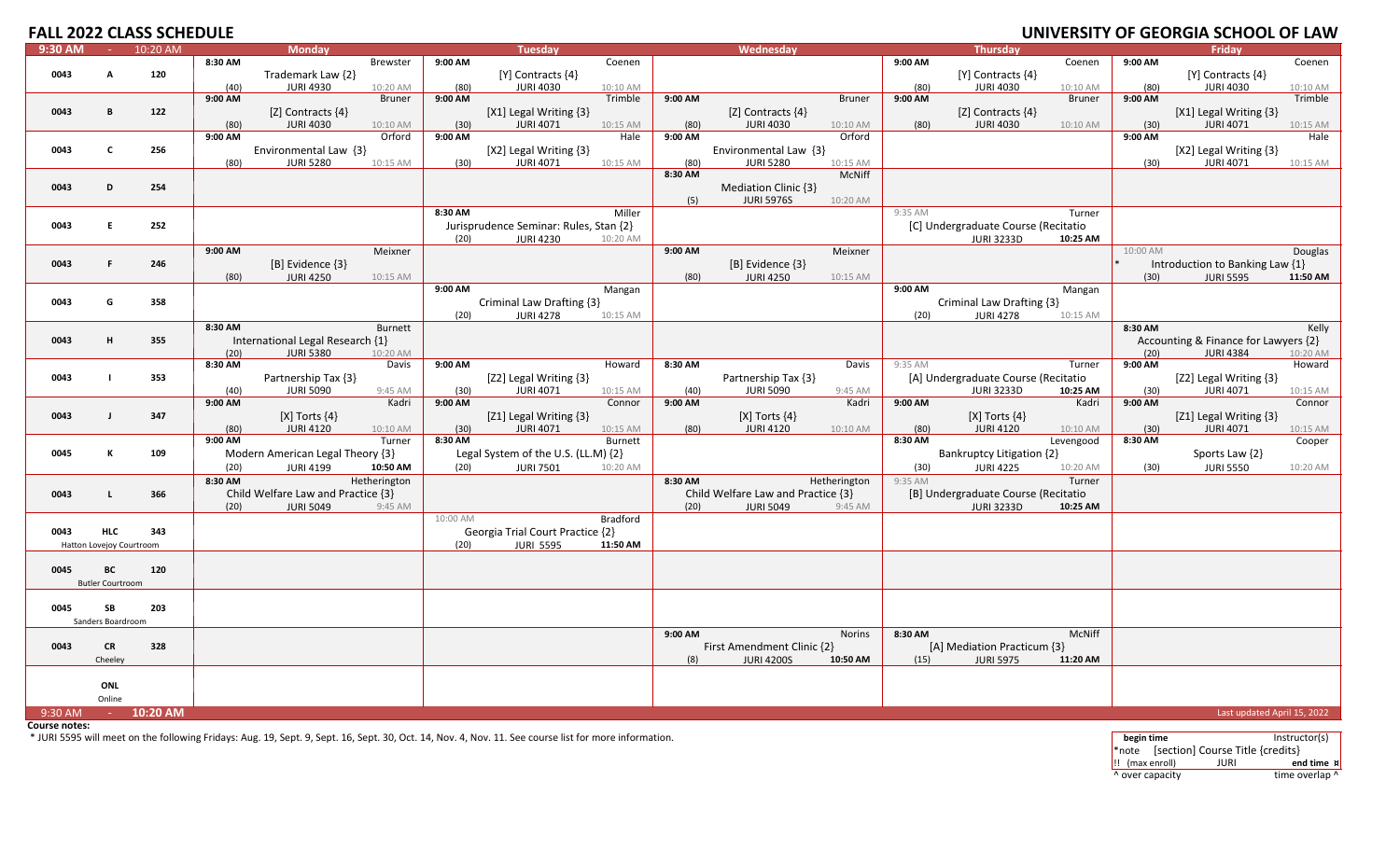# **OF GEORGIA SCHOOL OF LAW**

| $10:30$ AM | $\sim 10^{-1}$           | 11:20 AM     |          | <b>Monday</b>                       |          |          | <b>Tuesday</b>                         |                 |          | Wednesday                           |          |          | Thursday                            |          |          | Friday                                 |                             |
|------------|--------------------------|--------------|----------|-------------------------------------|----------|----------|----------------------------------------|-----------------|----------|-------------------------------------|----------|----------|-------------------------------------|----------|----------|----------------------------------------|-----------------------------|
|            |                          |              | 10:30 AM |                                     | Simon    | 10:30 AM |                                        | Milot           | 10:30 AM |                                     | CDO      | 10:30 AM |                                     | Simon    | 10:30 AM |                                        | Milot                       |
| 0043       | A                        | 120          |          | Bankruptcy {3}                      |          |          | Trusts & Estates {3}                   |                 |          | [X] CDO 1L Session                  |          |          | Bankruptcy {3}                      |          |          | Trusts & Estates {3}                   |                             |
|            |                          |              | (80)     | <b>JURI 4360</b>                    | 11:45 AM | (80)     | <b>JURI 4280</b>                       | 11:45 AM        | (80)     |                                     | 11:30 AM | (80)     | <b>JURI 4360</b>                    | 11:45 AM | (80)     | <b>JURI 4280</b>                       | 11:45 AM                    |
|            |                          |              | 10:30 AM |                                     | Davis    | 10:30 AM |                                        | West            | 10:30 AM |                                     | Davis    |          |                                     |          | 10:30 AM |                                        | West                        |
| 0043       | B                        | 122          |          | Federal Income Tax {3}              |          |          | [A] Constitutional Law II {3}          |                 |          | Federal Income Tax {3}              |          |          |                                     |          |          | [A] Constitutional Law II {3}          |                             |
|            |                          |              | (80)     | <b>JURI 5120</b>                    | 11:45 AM | (80)     | <b>JURI 4190</b>                       | 11:45 AM        | (80)     | <b>JURI 5120</b>                    | 11:45 AM |          |                                     |          | (80)     | <b>JURI 4190</b>                       | 11:45 AM                    |
|            |                          |              | 11:00 AM |                                     | Wells    | 11:00 AM |                                        | Wells           | 11:00 AM |                                     | Wells    | 11:00 AM |                                     | Wells    |          |                                        |                             |
| 0043       | $\mathbf{c}$             | 256          |          | $[Y]$ Torts $\{4\}$                 |          |          | [Y] Torts $\{4\}$                      |                 |          | [Y] Torts $\{4\}$                   |          |          | [Y] Torts $\{4\}$                   |          |          |                                        |                             |
|            |                          |              | (80)     | <b>JURI 4120</b>                    | 11:50 AM | (80)     | <b>JURI 4120</b>                       | 11:50 AM        | (80)     | <b>JURI 4120</b>                    | 11:50 AM | (80)     | JURI 4120                           | 11:50 AM |          |                                        |                             |
|            |                          |              |          |                                     |          |          |                                        |                 |          |                                     |          |          |                                     |          |          |                                        |                             |
| 0043       | D                        | 254          |          |                                     |          |          |                                        |                 |          |                                     |          |          |                                     |          |          |                                        |                             |
|            |                          |              |          |                                     |          |          |                                        |                 |          |                                     |          |          |                                     |          |          |                                        |                             |
|            |                          |              |          |                                     |          |          |                                        |                 |          |                                     |          |          |                                     |          |          |                                        |                             |
| 0043       | E                        | 252          |          |                                     |          |          |                                        |                 |          |                                     |          |          |                                     |          |          |                                        |                             |
|            |                          |              |          |                                     |          |          |                                        |                 |          |                                     |          |          |                                     |          |          |                                        |                             |
|            |                          |              | 10:30 AM |                                     | Chapman  |          |                                        |                 | 10:30 AM |                                     | Chapman  | 10:30 AM |                                     | Chapman  | 10:00 AM |                                        |                             |
|            | F.                       | 246          |          |                                     |          |          |                                        |                 |          |                                     |          |          |                                     |          |          |                                        | Douglas                     |
| 0043       |                          |              |          | The Law and Ethics of Lawyering {3} |          |          |                                        |                 |          | The Law and Ethics of Lawyering {3} |          |          | The Law and Ethics of Lawyering {3} |          |          | Introduction to Banking Law {1}        |                             |
|            |                          |              | (70)     | <b>JURI 4300</b>                    | 11:20 AM |          |                                        |                 | (70)     | <b>JURI 4300</b>                    | 11:20 AM | (70)     | <b>JURI 4300</b>                    | 11:20 AM | (30)     | <b>JURI 5595</b>                       | 11:50 AM                    |
|            |                          |              | 10:30 AM |                                     | Amann    | 10:30 AM |                                        | Howard          |          |                                     |          | 10:30 AM |                                     | Amann    | 10:30 AM |                                        | Howard                      |
| 0043       | G                        | 358          |          | Transnational Criminal Law {3}      |          |          | Legal Writing and Research (LLM) {3}   |                 |          |                                     |          |          | Transnational Criminal Law {3}      |          |          | Legal Writing and Research (LLM) {3}   |                             |
|            |                          |              | (60)     | <b>JURI 4273</b>                    | 11:45 AM | (20)     | <b>JURI 7009</b>                       | 11:45 AM        |          |                                     |          | (60)     | <b>JURI 4273</b>                    | 11:45 AM | (20)     | <b>JURI 7009</b>                       | 11:45 AM                    |
|            |                          |              |          |                                     |          |          |                                        |                 |          |                                     |          |          |                                     |          |          |                                        |                             |
| 0043       | H                        | 355          |          |                                     |          |          |                                        |                 |          |                                     |          |          |                                     |          |          |                                        |                             |
|            |                          |              |          |                                     |          |          |                                        |                 |          |                                     |          |          |                                     |          |          |                                        |                             |
|            |                          |              |          |                                     |          | 11:10 AM |                                        | Wolfson         |          |                                     |          | 11:10 AM |                                     | Wolfson  |          |                                        |                             |
| 0043       | $\mathbf{I}$             | 353          |          |                                     |          |          | Undergraduate Course {3}               |                 |          |                                     |          |          | Undergraduate Course {3}            |          |          |                                        |                             |
|            |                          |              |          |                                     |          | (40)     | <b>JURI 3503</b>                       | 12:25 PM        |          |                                     |          | (40)     | <b>JURI 3503</b>                    | 12:25 PM |          |                                        |                             |
|            |                          |              | 11:00 AM |                                     | Shipley  | 10:30 AM |                                        | E. Burch        | 11:00 AM |                                     | Shipley  | 11:00 AM |                                     | Shipley  | 10:30 AM |                                        | E. Burch                    |
| 0043       | $\mathbf{J}$             | 347          |          | Copyright {3}                       |          |          | Complex Litigation {3}                 |                 |          | Copyright {3}                       |          |          | Copyright {3}                       |          |          | Complex Litigation {3}                 |                             |
|            |                          |              | (80)     | <b>JURI 4430</b>                    | 11:50 AM | (80)     | <b>JURI 5560</b>                       | 11:45 AM        | (80)     | <b>JURI 4430</b>                    | 11:50 AM | (80)     | <b>JURI 4430</b>                    | 11:50 AM | (80)     | <b>JURI 5560</b>                       | 11:45 AM                    |
|            |                          |              | 9:00 AM  |                                     | Turner   | 10:30 AM |                                        | Cohen           |          |                                     |          |          |                                     |          | 10:30 AM |                                        | Cohen                       |
| 0045       | к                        | 109          |          | Modern American Legal Theory {3}    |          |          | International Business Transaction {3} |                 |          |                                     |          |          |                                     |          |          | International Business Transaction {3} |                             |
|            |                          |              | (20)     | <b>JURI 4199</b>                    | 10:50 AM | (60)     | <b>JURI 4675</b>                       | 11:45 AM        |          |                                     |          |          |                                     |          | (60)     | <b>JURI 4675</b>                       | 11:45 AM                    |
|            |                          |              |          |                                     |          |          |                                        |                 |          |                                     |          |          |                                     |          |          |                                        |                             |
| 0043       | $\mathsf{L}$             | 366          |          |                                     |          |          |                                        |                 |          |                                     |          |          |                                     |          |          |                                        |                             |
|            |                          |              |          |                                     |          |          |                                        |                 |          |                                     |          |          |                                     |          |          |                                        |                             |
|            |                          |              |          |                                     |          | 10:00 AM |                                        | <b>Bradford</b> |          |                                     |          |          |                                     |          |          |                                        |                             |
| 0043       | <b>HLC</b>               | 343          |          |                                     |          |          | Georgia Trial Court Practice {2}       |                 |          |                                     |          |          |                                     |          |          |                                        |                             |
|            | Hatton Lovejoy Courtroom |              |          |                                     |          | (20)     | <b>JURI 5595</b>                       | 11:50 AM        |          |                                     |          |          |                                     |          |          |                                        |                             |
|            |                          |              |          |                                     |          |          |                                        |                 |          |                                     |          |          |                                     |          |          |                                        |                             |
| 0045       | ВC                       | 120          |          |                                     |          |          |                                        |                 |          |                                     |          |          |                                     |          |          |                                        |                             |
|            | <b>Butler Courtroom</b>  |              |          |                                     |          |          |                                        |                 |          |                                     |          |          |                                     |          |          |                                        |                             |
|            |                          |              |          |                                     |          |          |                                        |                 |          |                                     |          |          |                                     |          |          |                                        |                             |
| 0045       | SB                       | 203          |          |                                     |          |          |                                        |                 |          |                                     |          |          |                                     |          |          |                                        |                             |
|            | Sanders Boardroom        |              |          |                                     |          |          |                                        |                 |          |                                     |          |          |                                     |          |          |                                        |                             |
|            |                          |              |          |                                     |          |          |                                        |                 | 9:00 AM  |                                     | Norins   | 8:30 AM  |                                     | McNiff   |          |                                        |                             |
| 0043       | <b>CR</b>                | 328          |          |                                     |          |          |                                        |                 |          | First Amendment Clinic {2}          |          |          | [A] Mediation Practicum {3}         |          |          |                                        |                             |
|            | Cheeley                  |              |          |                                     |          |          |                                        |                 | (8)      | <b>JURI 4200S</b>                   | 10:50 AM | (15)     | <b>JURI 5975</b>                    | 11:20 AM |          |                                        |                             |
|            |                          |              |          |                                     |          |          |                                        |                 |          |                                     |          |          |                                     |          |          |                                        |                             |
|            | ONL                      |              |          |                                     |          |          |                                        |                 |          |                                     |          |          |                                     |          |          |                                        |                             |
|            | Online                   |              |          |                                     |          |          |                                        |                 |          |                                     |          |          |                                     |          |          |                                        |                             |
| 10:30 AM   |                          | $- 11:20$ AM |          |                                     |          |          |                                        |                 |          |                                     |          |          |                                     |          |          |                                        | Last updated April 15, 2022 |
|            |                          |              |          |                                     |          |          |                                        |                 |          |                                     |          |          |                                     |          |          |                                        |                             |

**Course notes:**

\* JURI 5595 will meet on the following Fridays: Aug. 19, Sept. 9, Sept. 16, Sept. 30, Oct. 14, Nov. 4, Nov. 11. See course list for more information. **begin time** Instructor(s)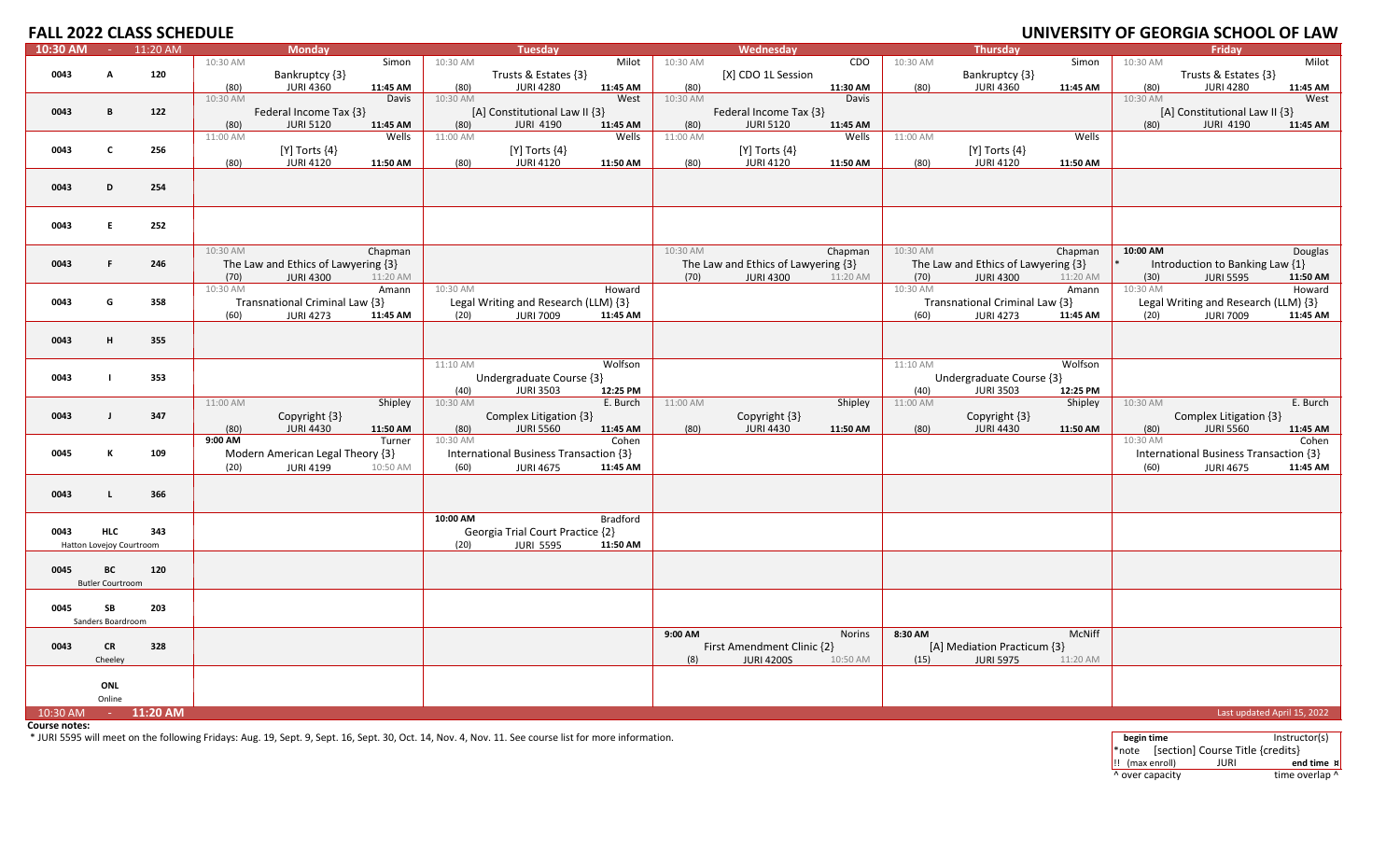|          |                                        | <b>FALL 2022 CLASS SCHEDULE</b> |                  |                                                    |                          |                  |                                                            |                      |                  |                                            |                     |                  |                                                    |                     |                  | UNIVERSITY OF GEORGIA SCHOOL OF LAW                        |                      |
|----------|----------------------------------------|---------------------------------|------------------|----------------------------------------------------|--------------------------|------------------|------------------------------------------------------------|----------------------|------------------|--------------------------------------------|---------------------|------------------|----------------------------------------------------|---------------------|------------------|------------------------------------------------------------|----------------------|
| 11:30 AM | $\sim 100$                             | 12:00 PM                        |                  | <b>Monday</b>                                      |                          |                  | Tuesday                                                    |                      |                  | Wednesday                                  |                     |                  | Thursday                                           |                     |                  | Fridav                                                     |                      |
| 0043     | A                                      | 120                             | 10:30 AM         | Bankruptcy {3}                                     | Simon                    | 10:30 AM         | Trusts & Estates {3}                                       | Milot                |                  |                                            |                     | 10:30 AM         | Bankruptcy {3}                                     | Simon               | 10:30 AM         | Trusts & Estates {3}                                       | Milot                |
|          |                                        |                                 | (80)<br>10:30 AM | <b>JURI 4360</b>                                   | 11:45 AM<br><b>Davis</b> | (80)<br>10:30 AM | <b>JURI 4280</b>                                           | 11:45 AM<br>West     | 10:30 AM         |                                            | Davis               | (80)             | <b>JURI 4360</b>                                   | 11:45 AM            | (80)<br>10:30 AM | <b>JURI 4280</b>                                           | 11:45 AM<br>West     |
| 0043     | B                                      | 122                             | (80)             | Federal Income Tax {3}<br><b>JURI 5120</b>         | 11:45 AM                 | (80)             | [A] Constitutional Law II {3}<br><b>JURI 4190</b>          | 11:45 AM             | (80)             | Federal Income Tax {3}<br><b>JURI 5120</b> | 11:45 AM            |                  |                                                    |                     | (80)             | [A] Constitutional Law II {3}<br><b>JURI 4190</b>          | 11:45 AM             |
|          |                                        |                                 | 11:00 AM         |                                                    | Wells                    | 11:00 AM         |                                                            | Wells                | 11:00 AM         |                                            | Wells               | 11:00 AM         |                                                    | Wells               |                  |                                                            |                      |
| 0043     | $\mathbf{C}$                           | 256                             | (80)             | [Y] Torts $\{4\}$<br><b>JURI 4120</b>              | 11:50 AM                 | (80)             | $[Y]$ Torts $\{4\}$<br>JURI 4120                           | 11:50 AM             | (80)             | $[Y]$ Torts $\{4\}$<br>JURI 4120           | 11:50 AM            | (80)             | $[Y]$ Torts $\{4\}$<br><b>JURI 4120</b>            | 11:50 AM            |                  |                                                            |                      |
| 0043     | D                                      | 254                             |                  |                                                    |                          |                  |                                                            |                      |                  |                                            |                     |                  |                                                    |                     |                  |                                                            |                      |
| 0043     | E.                                     | 252                             |                  |                                                    |                          |                  |                                                            |                      |                  |                                            |                     |                  |                                                    |                     |                  |                                                            |                      |
| 0043     | F.                                     | 246                             |                  |                                                    |                          |                  |                                                            |                      |                  |                                            |                     |                  |                                                    |                     | 10:00 AM<br>(30) | Introduction to Banking Law {1}<br><b>JURI 5595</b>        | Douglas<br>11:50 AM  |
| 0043     | G                                      | 358                             | 10:30 AM<br>(60) | Transnational Criminal Law {3}<br><b>JURI 4273</b> | Amann<br>11:45 AM        | 10:30 AM<br>(20) | Legal Writing and Research (LLM) {3}<br><b>JURI 7009</b>   | Howard<br>11:45 AM   |                  |                                            |                     | 10:30 AM<br>(60) | Transnational Criminal Law {3}<br><b>JURI 4273</b> | Amann<br>11:45 AM   | 10:30 AM<br>(20) | Legal Writing and Research (LLM) {3}<br><b>JURI 7009</b>   | Howard<br>11:45 AM   |
| 0043     | H                                      | 355                             |                  |                                                    |                          |                  |                                                            |                      |                  |                                            |                     |                  |                                                    |                     |                  |                                                            |                      |
| 0043     | $\blacksquare$                         | 353                             |                  |                                                    |                          | 11:10 AM<br>(40) | Undergraduate Course {3}<br><b>JURI 3503</b>               | Wolfson<br>12:25 PM  |                  |                                            |                     | 11:10 AM<br>(40) | Undergraduate Course {3}<br><b>JURI 3503</b>       | Wolfson<br>12:25 PM |                  |                                                            |                      |
| 0043     | $\mathbf{I}$                           | 347                             | 11:00 AM<br>(80) | Copyright {3}<br><b>JURI 4430</b>                  | Shipley<br>11:50 AM      | 10:30 AM<br>(80) | Complex Litigation {3}<br><b>JURI 5560</b>                 | E. Burch<br>11:45 AM | 11:00 AM<br>(80) | Copyright {3}<br><b>JURI 4430</b>          | Shipley<br>11:50 AM | 11:00 AM<br>(80) | Copyright {3}<br><b>JURI 4430</b>                  | Shipley<br>11:50 AM | 10:30 AM<br>(80) | Complex Litigation {3}<br><b>JURI 5560</b>                 | E. Burch<br>11:45 AM |
| 0045     | К                                      | 109                             |                  |                                                    |                          | 10:30 AM<br>(60) | International Business Transaction {3}<br><b>JURI 4675</b> | Cohen<br>11:45 AM    |                  |                                            |                     |                  |                                                    |                     | 10:30 AM<br>(60) | International Business Transaction {3}<br><b>JURI 4675</b> | Cohen<br>11:45 AM    |
| 0043     | $\mathbf{L}$                           | 366                             |                  |                                                    |                          |                  |                                                            |                      |                  |                                            |                     |                  |                                                    |                     |                  |                                                            |                      |
| 0043     | <b>HLC</b><br>Hatton Lovejoy Courtroom | 343                             |                  |                                                    |                          | 10:00 AM<br>(20) | Georgia Trial Court Practice {2}<br><b>JURI 5595</b>       | Bradford<br>11:50 AM |                  |                                            |                     |                  |                                                    |                     |                  |                                                            |                      |
| 0045     | ВC<br><b>Butler Courtroom</b>          | 120                             |                  |                                                    |                          |                  |                                                            |                      |                  |                                            |                     |                  |                                                    |                     |                  |                                                            |                      |
| 0045     | SB<br>Sanders Boardroom                | 203                             |                  |                                                    |                          |                  |                                                            |                      |                  |                                            |                     |                  |                                                    |                     |                  |                                                            |                      |
| 0043     | <b>CR</b><br>Cheeley                   | 328                             |                  |                                                    |                          |                  |                                                            |                      |                  |                                            |                     |                  |                                                    |                     |                  |                                                            |                      |
|          | ONL<br>Online                          |                                 |                  |                                                    |                          |                  |                                                            |                      |                  |                                            |                     |                  |                                                    |                     |                  |                                                            |                      |
| 11:30 AM | <b>Contract</b>                        | 12:00 PM                        |                  |                                                    |                          |                  |                                                            |                      |                  |                                            |                     |                  |                                                    |                     |                  | Last updated April 15, 2022                                |                      |

**Course notes:**

\* JURI 5595 will meet on the following Fridays: Aug. 19, Sept. 9, Sept. 16, Sept. 30, Oct. 14, Nov. 4, Nov. 11. See course list for more information. **begin time** Instructor(s)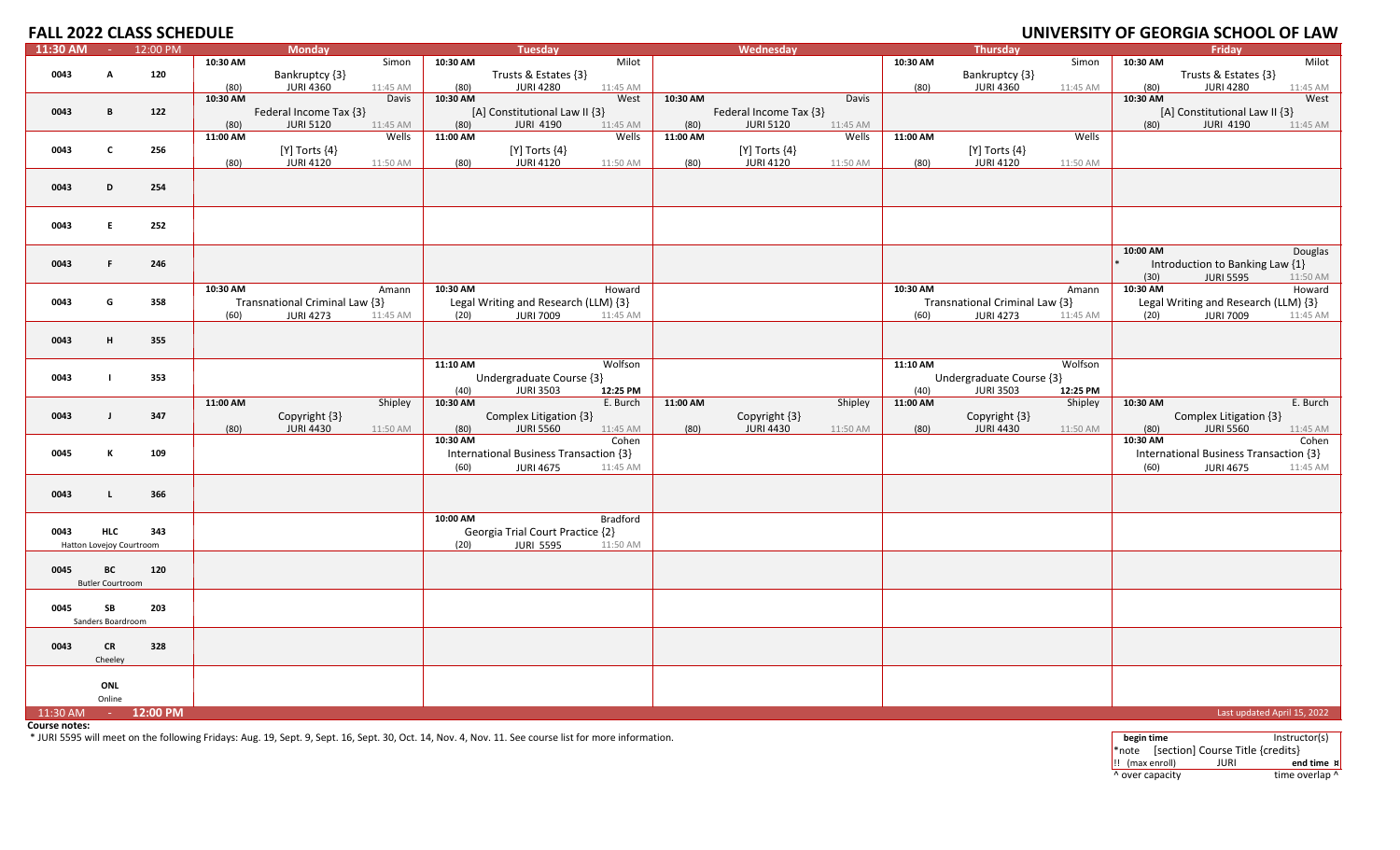### **OF GEORGIA SCHOOL OF LAW**

| 12:00 PM           | $\sim 10^{-1}$                         | 1:00 PM | <b>Monday</b> | <b>Tuesday</b>                                                                   | Wednesday | Thursday                                                                         | Friday                      |
|--------------------|----------------------------------------|---------|---------------|----------------------------------------------------------------------------------|-----------|----------------------------------------------------------------------------------|-----------------------------|
| 0043               | $\mathbf{A}$                           | 120     |               |                                                                                  |           |                                                                                  |                             |
| 0043               | B                                      | 122     |               |                                                                                  |           |                                                                                  |                             |
| 0043               | $\mathbf{c}$                           | 256     |               |                                                                                  |           |                                                                                  |                             |
| 0043               | D                                      | 254     |               |                                                                                  |           |                                                                                  |                             |
| 0043               | E                                      | 252     |               |                                                                                  |           |                                                                                  |                             |
| 0043               | F                                      | 246     |               | 12:45 PM<br>Roseboro<br>Undergraduate Course {3}<br>(30)<br>2:00 PM              |           | 12:45 PM<br>Roseboro<br>Undergraduate Course {3}<br>(30)<br>2:00 PM              |                             |
| 0043               | G                                      | 358     |               |                                                                                  |           |                                                                                  |                             |
| 0043               | H                                      | 355     |               |                                                                                  |           |                                                                                  |                             |
| 0043               | $\mathbf{L}$                           | 353     |               | 11:10 AM<br>Wolfson<br>Undergraduate Course {3}<br>JURI 3503<br>12:25 PM<br>(40) |           | 11:10 AM<br>Wolfson<br>Undergraduate Course {3}<br>JURI 3503<br>12:25 PM<br>(40) |                             |
| 0043               | $\mathbf{J}$                           | 347     |               |                                                                                  |           |                                                                                  |                             |
| 0045               | K                                      | 109     |               |                                                                                  |           |                                                                                  |                             |
| 0043               | $\mathbf{L}$                           | 366     |               |                                                                                  |           |                                                                                  |                             |
| 0043               | <b>HLC</b><br>Hatton Lovejoy Courtroom | 343     |               |                                                                                  |           |                                                                                  |                             |
| 0045               | BC<br><b>Butler Courtroom</b>          | 120     |               |                                                                                  |           |                                                                                  |                             |
| 0045               | SB<br>Sanders Boardroom                | 203     |               |                                                                                  |           |                                                                                  |                             |
| 0043               | ${\sf CR}$<br>Cheeley                  | 328     |               |                                                                                  |           |                                                                                  |                             |
|                    | ONL<br>Online                          |         |               |                                                                                  |           |                                                                                  |                             |
| 12:00 PM - 1:00 PM |                                        |         |               |                                                                                  |           |                                                                                  | Last updated April 15, 2022 |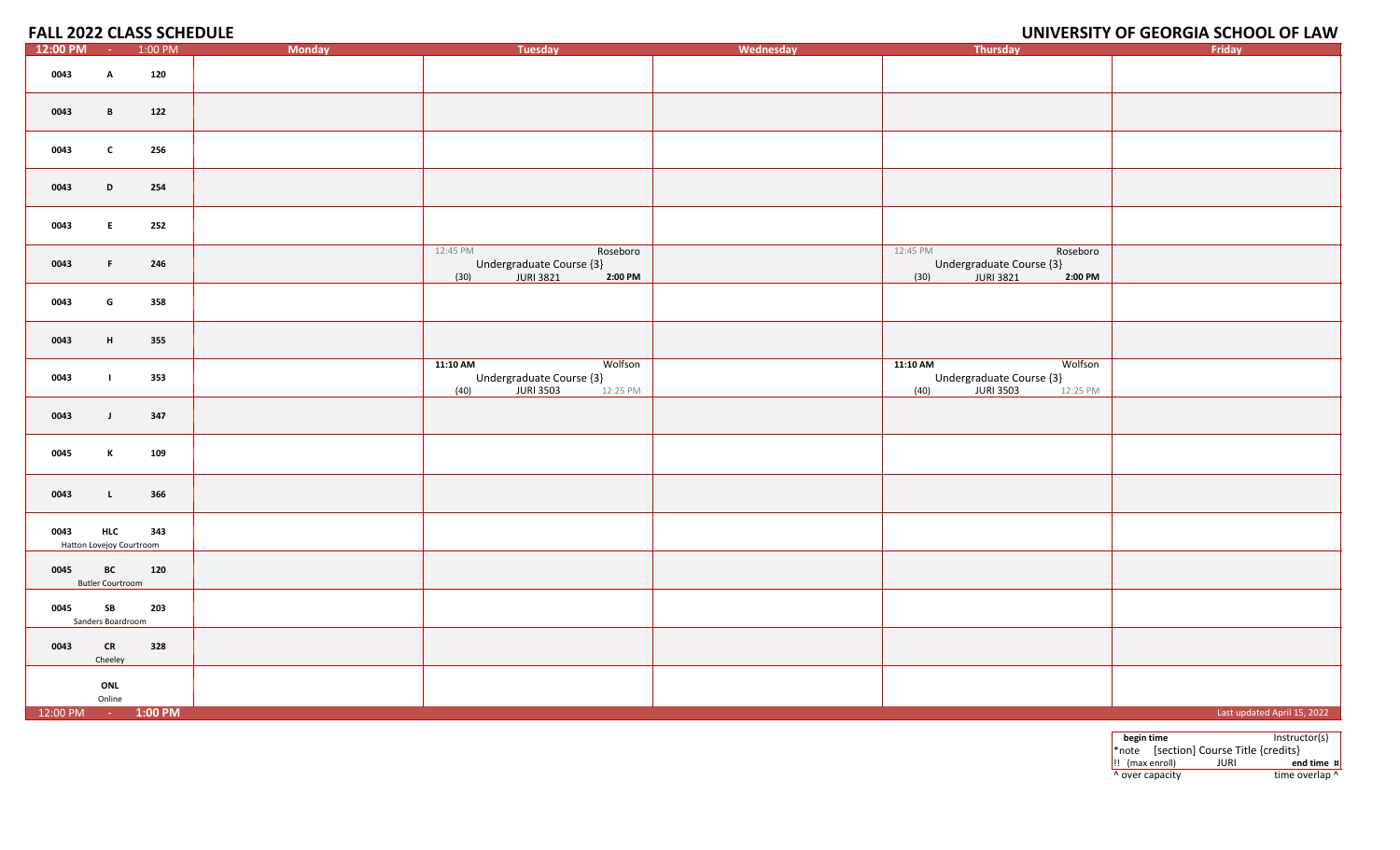### **OF GEORGIA SCHOOL OF LAW**

| $1:00$ PM | $\sim$                   | 1:20 PM |                 | <b>Monday</b>              |           |          | <b>Tuesday</b>                    |           |                 | Wednesday                              |            |          | <b>Thursday</b>                      |           |                 | Friday                                                |                    |
|-----------|--------------------------|---------|-----------------|----------------------------|-----------|----------|-----------------------------------|-----------|-----------------|----------------------------------------|------------|----------|--------------------------------------|-----------|-----------------|-------------------------------------------------------|--------------------|
|           |                          |         | 1:00 PM         |                            | Rodrigues | 1:00 PM  |                                   | Rodrigues |                 |                                        |            | 1:00 PM  |                                      | Rodrigues |                 |                                                       |                    |
| 0043      | A                        | 120     |                 | [X] Contracts {4}          |           |          | [X] Contracts {4}                 |           |                 |                                        |            |          | [X] Contracts {4}                    |           |                 |                                                       |                    |
|           |                          |         | (80)            | <b>JURI 4030</b>           | 2:10 PM   | (80)     | <b>JURI 4030</b>                  | 2:10 PM   |                 |                                        |            | (80)     | <b>JURI 4030</b>                     | 2:10 PM   |                 |                                                       |                    |
|           |                          |         | 1:00 PM         |                            | Levin     | 1:00 PM  |                                   | Levin     | 1:00 PM         |                                        | <b>CDO</b> | 1:00 PM  |                                      | Levin     |                 |                                                       |                    |
| 0043      | B                        | 122     |                 | [Y] Civil Procedure {4}    |           |          | [Y] Civil Procedure {4}           |           |                 | [Y] CDO 1L Session                     |            |          | [Y] Civil Procedure {4}              |           |                 |                                                       |                    |
|           |                          |         | (80)            | <b>JURI 4010</b>           | 2:10 PM   | (80)     | <b>JURI 4010</b>                  | 2:10 PM   | (80)            |                                        | 2:00 PM    | (80)     | <b>JURI 4010</b>                     | 2:10 PM   |                 |                                                       |                    |
|           |                          |         | 1:00 PM         |                            | Khan      | 1:00 PM  |                                   | Khan      |                 |                                        |            | 1:00 PM  |                                      | Khan      |                 |                                                       |                    |
| 0043      | $\mathbf{c}$             | 256     |                 | [Z] Torts {4}              |           |          | [Z] Torts $\{4\}$                 |           |                 |                                        |            |          | [Z] Torts $\{4\}$                    |           |                 |                                                       |                    |
|           |                          |         | (80)            | <b>JURI 4120</b>           | 2:10 PM   | (80)     | <b>JURI 4120</b>                  | 2:10 PM   |                 |                                        |            | (80)     | <b>JURI 4120</b>                     | 2:10 PM   |                 |                                                       |                    |
|           |                          |         |                 |                            |           |          |                                   |           |                 |                                        |            |          |                                      |           | 1:00 PM         |                                                       | Warenzak           |
| 0043      | D                        | 254     |                 |                            |           |          |                                   |           |                 |                                        |            |          |                                      |           |                 | Patent Prosecution {2}                                |                    |
|           |                          |         |                 |                            |           |          |                                   |           |                 |                                        |            |          |                                      |           | (18)            | <b>JURI 4923</b>                                      | 3:00 PM            |
| 0043      | E.                       | 252     |                 |                            |           |          |                                   |           |                 |                                        |            |          |                                      |           |                 |                                                       |                    |
|           |                          |         |                 |                            |           |          |                                   |           |                 |                                        |            |          |                                      |           |                 |                                                       |                    |
|           |                          |         | 1:00 PM         |                            | Dennis    | 12:45 PM |                                   | Roseboro  | 1:00 PM         |                                        | Dennis     | 12:45 PM |                                      | Roseboro  |                 |                                                       |                    |
| 0043      | F.                       | 246     |                 | Family Law {3}             |           |          | Undergraduate Course {3}          |           |                 | Family Law {3}                         |            |          | Undergraduate Course {3}             |           |                 |                                                       |                    |
|           |                          |         | (60)            | <b>JURI 5330</b>           | 2:15 PM   | (30)     | <b>JURI 3821</b>                  | 2:00 PM   | (60)            | <b>JURI 5330</b>                       | 2:15 PM    | (30)     | <b>JURI 3821</b>                     | 2:00 PM   |                 |                                                       |                    |
|           |                          |         |                 |                            |           | 1:00 PM  |                                   | Rafuse    |                 |                                        |            |          |                                      |           |                 |                                                       |                    |
| 0043      | G                        | 358     |                 |                            |           |          | Employment Discrimination {2}     |           |                 |                                        |            |          |                                      |           |                 |                                                       |                    |
|           |                          |         |                 |                            |           | (20)     | <b>JURI 4990</b>                  | 2:50 PM   |                 |                                        |            |          |                                      |           |                 |                                                       |                    |
|           |                          |         |                 |                            |           |          |                                   |           |                 |                                        |            | 1:00 PM  |                                      | Simon     |                 |                                                       |                    |
| 0043      | н.                       | 355     |                 |                            |           |          |                                   |           |                 |                                        |            |          | Current Issues in Commercial Law {2} |           |                 |                                                       |                    |
|           |                          |         |                 |                            |           |          |                                   |           |                 |                                        |            | (20)     | <b>JURI 5590</b>                     | 2:50 PM   |                 |                                                       |                    |
|           |                          |         |                 |                            |           | 1:00 PM  |                                   | Conner    | 1:00 PM         |                                        | Striepe    |          |                                      |           | 1:00 PM         |                                                       | Conner             |
| 0043      |                          | 353     |                 |                            |           |          | Internal Investigations {3}       |           |                 | [Z2] Legal Research {1}                |            |          |                                      |           |                 | Internal Investigations {3}                           |                    |
|           |                          |         |                 |                            |           | (20)     | <b>JURI 5646</b>                  | 2:15 PM   | (30)            | <b>JURI 4072</b>                       | 2:15 PM    |          |                                      |           | (20)            | <b>JURI 5646</b>                                      | 2:15 PM            |
|           |                          |         | 1:00 PM         |                            | Cook      |          |                                   |           | 1:00 PM         |                                        | Simmons    | 1:00 PM  |                                      | Cook      | 1:00 PM         |                                                       | Hale               |
| 0043      | $\blacksquare$           | 347     |                 | Criminal Procedure II {3}  |           |          |                                   |           |                 | [X1] Legal Research {1}                |            |          | Criminal Procedure II {3}            |           |                 | <b>OneL Academic Enhancement Sessions</b>             |                    |
|           |                          |         | (80)<br>1:00 PM | <b>JURI 4470</b>           | 2:15 PM   | 1:00 PM  |                                   | Trimble   | (30)<br>1:00 PM | <b>JURI 4072</b>                       | 2:15 PM    | (80)     | <b>JURI 4470</b>                     | 2:15 PM   | (80)<br>1:00 PM |                                                       | 2:00 PM<br>Trimble |
| 0045      | к                        | 109     |                 |                            | T. Burch  |          | Document Drafting: Litigation {3} |           |                 | [Z1] Legal Research {1}                | Taylor     |          |                                      |           |                 |                                                       |                    |
|           |                          |         |                 | [A] Appellate Advocacy {2} |           |          | <b>JURI 4160</b>                  |           |                 |                                        |            |          |                                      |           |                 | Document Drafting: Litigation {3}<br><b>JURI 4160</b> |                    |
|           |                          |         | (20)            | <b>JURI 4150</b>           | 2:50 PM   | (20)     |                                   | 2:15 PM   | (30)            | <b>JURI 4072</b>                       | 2:15 PM    |          |                                      |           | (20)            |                                                       | 2:15 PM            |
| 0043      | L.                       | 366     |                 |                            |           |          |                                   |           |                 |                                        |            |          |                                      |           |                 |                                                       |                    |
|           |                          |         |                 |                            |           |          |                                   |           |                 |                                        |            |          |                                      |           |                 |                                                       |                    |
|           |                          |         |                 |                            |           |          |                                   |           |                 |                                        |            |          |                                      |           |                 |                                                       |                    |
| 0043      | <b>HLC</b>               | 343     |                 |                            |           |          |                                   |           |                 |                                        |            |          |                                      |           |                 |                                                       |                    |
|           | Hatton Lovejoy Courtroom |         |                 |                            |           |          |                                   |           |                 |                                        |            |          |                                      |           |                 |                                                       |                    |
|           |                          |         |                 |                            |           |          |                                   |           |                 |                                        |            |          |                                      |           |                 |                                                       |                    |
| 0045      | BC                       | 120     |                 |                            |           |          |                                   |           |                 |                                        |            |          |                                      |           |                 |                                                       |                    |
|           | <b>Butler Courtroom</b>  |         |                 |                            |           |          |                                   |           |                 |                                        |            |          |                                      |           |                 |                                                       |                    |
|           |                          |         |                 |                            |           |          |                                   |           |                 |                                        |            |          |                                      |           |                 |                                                       |                    |
| 0045      | SB                       | 203     |                 |                            |           |          |                                   |           |                 |                                        |            |          |                                      |           |                 |                                                       |                    |
|           | Sanders Boardroom        |         |                 |                            |           |          |                                   |           |                 |                                        |            |          |                                      |           |                 |                                                       |                    |
|           |                          |         |                 |                            |           |          |                                   |           | 1:00 PM         |                                        | Taxel      |          |                                      |           |                 |                                                       |                    |
| 0043      | <b>CR</b>                | 328     |                 |                            |           |          |                                   |           |                 | Criminal Defense Practicum II {4 to 6} |            |          |                                      |           |                 |                                                       |                    |
|           | Cheeley                  |         |                 |                            |           |          |                                   |           | (12)            | <b>JURI 4500S</b>                      | 2:50 PM    |          |                                      |           |                 |                                                       |                    |
|           | ONL                      |         |                 |                            |           |          |                                   |           |                 |                                        |            |          |                                      |           |                 |                                                       |                    |
|           | Online                   |         |                 |                            |           |          |                                   |           |                 |                                        |            |          |                                      |           |                 |                                                       |                    |
|           |                          |         |                 |                            |           |          |                                   |           |                 |                                        |            |          |                                      |           |                 |                                                       |                    |
| $1:00$ PM | <b>Contact Contact</b>   | 1:20 PM |                 |                            |           |          |                                   |           |                 |                                        |            |          |                                      |           |                 | Last updated April 15, 2022                           |                    |

**begin time** Instructor(s) \*note [section] Course Title {credits} !! (max enroll) JURI **end time ¤**

^ over capacity  $\bullet$  time overlap  $\bullet$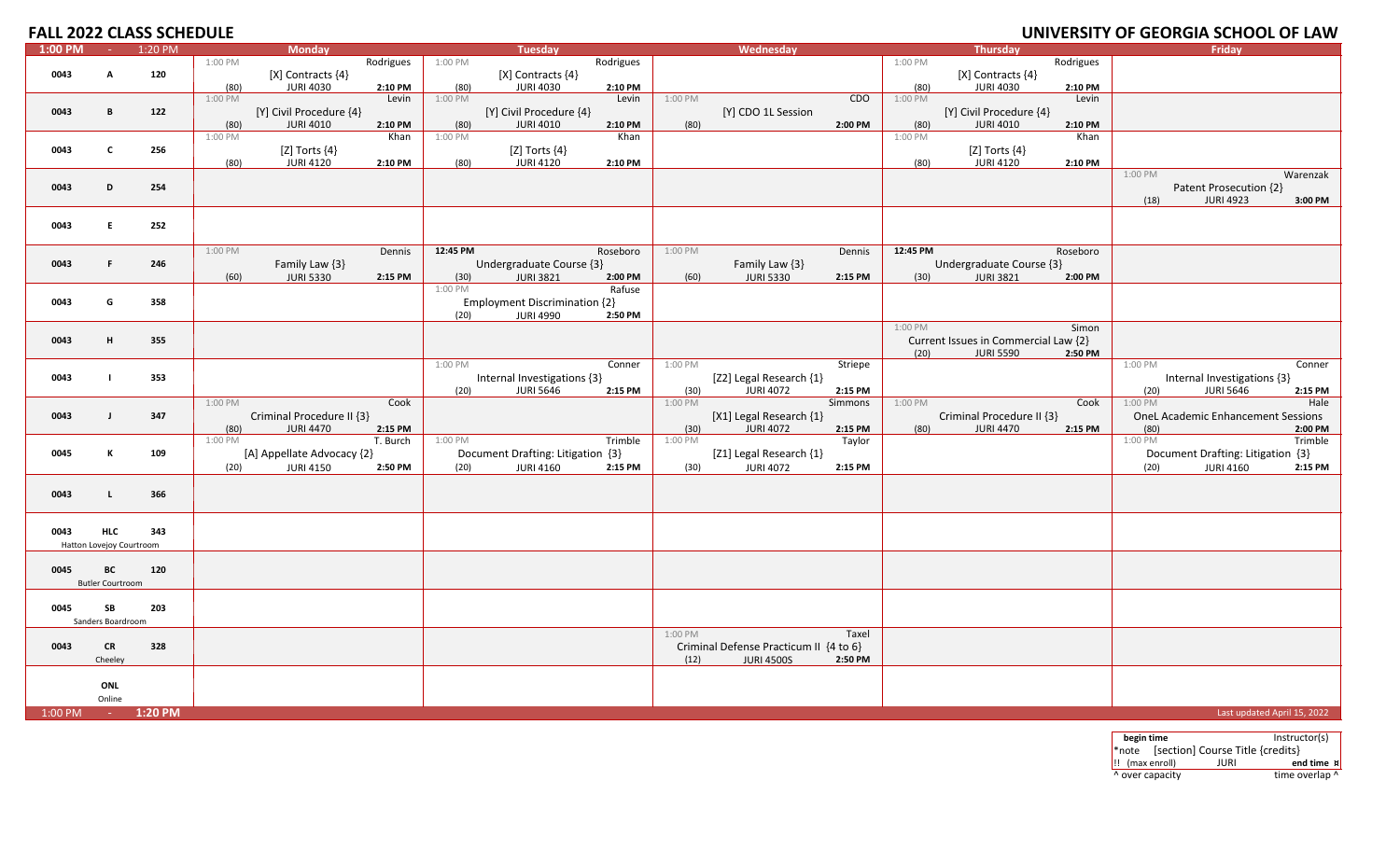| 1:30 PM<br>2:20 PM<br><b>Monday</b><br>Tuesday<br>Wednesday<br>Thursday<br><b>Fridav</b><br><b>Carl</b><br>1:00 PM<br>1:00 PM<br>Rodrigues<br>1:00 PM<br>Rodrigues<br>Rodrigues<br>0043<br>120<br>$[X]$ Contracts $\{4\}$<br>$[X]$ Contracts $\{4\}$<br>$[X]$ Contracts $\{4\}$<br>A<br><b>JURI 4030</b><br><b>JURI 4030</b><br><b>JURI 4030</b><br>(80)<br>(80)<br>2:10 PM<br>(80)<br>2:10 PM<br>2:10 PM<br>1:00 PM<br>1:00 PM<br>1:00 PM<br>CDO<br>1:00 PM<br>Levin<br>Levin<br>Levin<br>[Y] CDO 1L Session<br>[Y] Civil Procedure {4}<br>0043<br>B<br>122<br>[Y] Civil Procedure {4}<br>[Y] Civil Procedure {4}<br><b>JURI 4010</b><br><b>JURI 4010</b><br>2:10 PM<br>(80)<br>2:00 PM<br><b>JURI 4010</b><br>2:10 PM<br>(80)<br>2:10 PM<br>(80)<br>(80)<br>1:00 PM<br>Khan<br>1:00 PM<br>Khan<br>1:00 PM<br>Khan<br>[Z] Torts $\{4\}$<br>[Z] Torts $\{4\}$<br>[Z] Torts $\{4\}$<br>0043<br>C<br>256<br><b>JURI 4120</b><br><b>JURI 4120</b><br>(80)<br><b>JURI 4120</b><br>(80)<br>2:10 PM<br>(80)<br>2:10 PM<br>2:10 PM<br>1:30 PM<br>Milot<br>1:00 PM<br>Warenzak<br>Practicum in Animal Welfare Skills {2}<br>0043<br>D<br>254<br>Patent Prosecution {2}<br><b>JURI 5278S</b><br><b>JURI 4923</b><br>(5)<br>4:30 PM<br>3:00 PM<br>(18)<br>2:00 PM<br>Ringhand<br>0043<br>252<br>Undergraduate Course {3}<br>E<br>(25)<br><b>JURI 4110</b><br>3:50 PM<br>1:00 PM<br>12:45 PM<br>1:00 PM<br>12:45 PM<br>Roseboro<br>Dennis<br>Roseboro<br>Dennis<br>0043<br>246<br>Family Law {3}<br>Undergraduate Course {3}<br>Family Law {3}<br>Undergraduate Course {3}<br>F.<br>(60)<br><b>JURI 5330</b><br>(30)<br><b>JURI 3821</b><br>2:00 PM<br><b>JURI 5330</b><br>(30)<br><b>JURI 3821</b><br>2:15 PM<br>(60)<br>2:15 PM<br>2:00 PM<br>Rafuse<br>1:00 PM<br>1:30 PM<br>Bruner<br><b>Bruner</b><br>1:30 PM<br><b>Bruner</b><br>1:30 PM<br>Corporate Finance {3}<br><b>Employment Discrimination {2}</b><br>Corporate Finance {3}<br>Corporate Finance {3}<br>G<br>358<br>0043<br>(80)<br><b>JURI 4441</b><br>(20)<br><b>JURI 4990</b><br>2:50 PM<br>(80)<br><b>JURI 4441</b><br>2:20 PM<br>(80)<br><b>JURI 4441</b><br>2:20 PM<br>2:20 PM<br>1:00 PM<br>Simon<br>0043<br>355<br>Current Issues in Commercial Law {2}<br>н<br>(20)<br><b>JURI 5590</b><br>2:50 PM<br>1:00 PM<br>1:00 PM<br>Conner<br>Striepe<br>1:00 PM<br>Conner<br>[Z2] Legal Research {1}<br>Internal Investigations {3}<br>Internal Investigations {3}<br>0043<br>353<br>$\blacksquare$<br><b>JURI 5646</b><br><b>JURI 4072</b><br><b>JURI 5646</b><br>(20)<br>2:15 PM<br>(30)<br>(20)<br>2:15 PM<br>2:15 PM<br>$1:00$ PM<br>1:00 PM<br>1:00 PM<br>Simmons<br>1:00 PM<br>Hale<br>Cook<br>Cook<br>Criminal Procedure II {3}<br>[X1] Legal Research {1}<br>Criminal Procedure II {3}<br><b>OneL Academic Enhancement Sessions</b><br>0043<br>$\blacksquare$<br>347<br><b>JURI 4470</b><br><b>JURI 4072</b><br><b>JURI 4470</b><br>(80)<br>2:15 PM<br>(30)<br>2:15 PM<br>(80)<br>2:15 PM<br>(80)<br>2:00 PM<br>1:00 PM<br>1:00 PM<br>$1:00$ PM<br>$1:00$ PM<br>T. Burch<br>Trimble<br>Taylor<br>Trimble<br>[Z1] Legal Research {1}<br>К<br>[A] Appellate Advocacy {2}<br>Document Drafting: Litigation {3}<br>Document Drafting: Litigation {3}<br>0045<br>109<br><b>JURI 4072</b><br><b>JURI 4150</b><br><b>JURI 4160</b><br><b>JURI 4160</b><br>2:50 PM<br>(20)<br>(20)<br>2:15 PM<br>(20)<br>2:15 PM<br>(30)<br>2:15 PM<br>0043<br>366<br>$\blacksquare$<br><b>HLC</b><br>343<br>0043<br>Hatton Lovejoy Courtroom<br>0045<br>BC<br>120<br><b>Butler Courtroom</b><br>0045<br>SB<br>203<br>Sanders Boardroom<br>1:00 PM<br>Taxel<br>0043<br>CR<br>328<br>Criminal Defense Practicum II {4 to 6}<br>2:50 PM<br>Cheeley<br>(12)<br><b>JURI 4500S</b><br>ONL<br>Online<br>2:20 PM<br>Last updated April 15, 2022<br>1:30 PM<br><b>COL</b> | <b>FALL 2022 CLASS SCHEDULE</b> |  |  |  |  |  |  |  | UNIVERSITY OF GEORGIA SCHOOL OF LAW |  |
|-------------------------------------------------------------------------------------------------------------------------------------------------------------------------------------------------------------------------------------------------------------------------------------------------------------------------------------------------------------------------------------------------------------------------------------------------------------------------------------------------------------------------------------------------------------------------------------------------------------------------------------------------------------------------------------------------------------------------------------------------------------------------------------------------------------------------------------------------------------------------------------------------------------------------------------------------------------------------------------------------------------------------------------------------------------------------------------------------------------------------------------------------------------------------------------------------------------------------------------------------------------------------------------------------------------------------------------------------------------------------------------------------------------------------------------------------------------------------------------------------------------------------------------------------------------------------------------------------------------------------------------------------------------------------------------------------------------------------------------------------------------------------------------------------------------------------------------------------------------------------------------------------------------------------------------------------------------------------------------------------------------------------------------------------------------------------------------------------------------------------------------------------------------------------------------------------------------------------------------------------------------------------------------------------------------------------------------------------------------------------------------------------------------------------------------------------------------------------------------------------------------------------------------------------------------------------------------------------------------------------------------------------------------------------------------------------------------------------------------------------------------------------------------------------------------------------------------------------------------------------------------------------------------------------------------------------------------------------------------------------------------------------------------------------------------------------------------------------------------------------------------------------------------------------------------------------------------------------------------------------------------------------------------------------------------------------------------------------------------------------------------------------------------------------------------------------------------------------------------------------------------------------------------------------------------------------------------------------------------------------------------------------------------------------------------------------------------------------------------------------------------------------------------------------------|---------------------------------|--|--|--|--|--|--|--|-------------------------------------|--|
|                                                                                                                                                                                                                                                                                                                                                                                                                                                                                                                                                                                                                                                                                                                                                                                                                                                                                                                                                                                                                                                                                                                                                                                                                                                                                                                                                                                                                                                                                                                                                                                                                                                                                                                                                                                                                                                                                                                                                                                                                                                                                                                                                                                                                                                                                                                                                                                                                                                                                                                                                                                                                                                                                                                                                                                                                                                                                                                                                                                                                                                                                                                                                                                                                                                                                                                                                                                                                                                                                                                                                                                                                                                                                                                                                                                                       |                                 |  |  |  |  |  |  |  |                                     |  |
|                                                                                                                                                                                                                                                                                                                                                                                                                                                                                                                                                                                                                                                                                                                                                                                                                                                                                                                                                                                                                                                                                                                                                                                                                                                                                                                                                                                                                                                                                                                                                                                                                                                                                                                                                                                                                                                                                                                                                                                                                                                                                                                                                                                                                                                                                                                                                                                                                                                                                                                                                                                                                                                                                                                                                                                                                                                                                                                                                                                                                                                                                                                                                                                                                                                                                                                                                                                                                                                                                                                                                                                                                                                                                                                                                                                                       |                                 |  |  |  |  |  |  |  |                                     |  |
|                                                                                                                                                                                                                                                                                                                                                                                                                                                                                                                                                                                                                                                                                                                                                                                                                                                                                                                                                                                                                                                                                                                                                                                                                                                                                                                                                                                                                                                                                                                                                                                                                                                                                                                                                                                                                                                                                                                                                                                                                                                                                                                                                                                                                                                                                                                                                                                                                                                                                                                                                                                                                                                                                                                                                                                                                                                                                                                                                                                                                                                                                                                                                                                                                                                                                                                                                                                                                                                                                                                                                                                                                                                                                                                                                                                                       |                                 |  |  |  |  |  |  |  |                                     |  |
|                                                                                                                                                                                                                                                                                                                                                                                                                                                                                                                                                                                                                                                                                                                                                                                                                                                                                                                                                                                                                                                                                                                                                                                                                                                                                                                                                                                                                                                                                                                                                                                                                                                                                                                                                                                                                                                                                                                                                                                                                                                                                                                                                                                                                                                                                                                                                                                                                                                                                                                                                                                                                                                                                                                                                                                                                                                                                                                                                                                                                                                                                                                                                                                                                                                                                                                                                                                                                                                                                                                                                                                                                                                                                                                                                                                                       |                                 |  |  |  |  |  |  |  |                                     |  |
|                                                                                                                                                                                                                                                                                                                                                                                                                                                                                                                                                                                                                                                                                                                                                                                                                                                                                                                                                                                                                                                                                                                                                                                                                                                                                                                                                                                                                                                                                                                                                                                                                                                                                                                                                                                                                                                                                                                                                                                                                                                                                                                                                                                                                                                                                                                                                                                                                                                                                                                                                                                                                                                                                                                                                                                                                                                                                                                                                                                                                                                                                                                                                                                                                                                                                                                                                                                                                                                                                                                                                                                                                                                                                                                                                                                                       |                                 |  |  |  |  |  |  |  |                                     |  |
|                                                                                                                                                                                                                                                                                                                                                                                                                                                                                                                                                                                                                                                                                                                                                                                                                                                                                                                                                                                                                                                                                                                                                                                                                                                                                                                                                                                                                                                                                                                                                                                                                                                                                                                                                                                                                                                                                                                                                                                                                                                                                                                                                                                                                                                                                                                                                                                                                                                                                                                                                                                                                                                                                                                                                                                                                                                                                                                                                                                                                                                                                                                                                                                                                                                                                                                                                                                                                                                                                                                                                                                                                                                                                                                                                                                                       |                                 |  |  |  |  |  |  |  |                                     |  |
|                                                                                                                                                                                                                                                                                                                                                                                                                                                                                                                                                                                                                                                                                                                                                                                                                                                                                                                                                                                                                                                                                                                                                                                                                                                                                                                                                                                                                                                                                                                                                                                                                                                                                                                                                                                                                                                                                                                                                                                                                                                                                                                                                                                                                                                                                                                                                                                                                                                                                                                                                                                                                                                                                                                                                                                                                                                                                                                                                                                                                                                                                                                                                                                                                                                                                                                                                                                                                                                                                                                                                                                                                                                                                                                                                                                                       |                                 |  |  |  |  |  |  |  |                                     |  |
|                                                                                                                                                                                                                                                                                                                                                                                                                                                                                                                                                                                                                                                                                                                                                                                                                                                                                                                                                                                                                                                                                                                                                                                                                                                                                                                                                                                                                                                                                                                                                                                                                                                                                                                                                                                                                                                                                                                                                                                                                                                                                                                                                                                                                                                                                                                                                                                                                                                                                                                                                                                                                                                                                                                                                                                                                                                                                                                                                                                                                                                                                                                                                                                                                                                                                                                                                                                                                                                                                                                                                                                                                                                                                                                                                                                                       |                                 |  |  |  |  |  |  |  |                                     |  |
|                                                                                                                                                                                                                                                                                                                                                                                                                                                                                                                                                                                                                                                                                                                                                                                                                                                                                                                                                                                                                                                                                                                                                                                                                                                                                                                                                                                                                                                                                                                                                                                                                                                                                                                                                                                                                                                                                                                                                                                                                                                                                                                                                                                                                                                                                                                                                                                                                                                                                                                                                                                                                                                                                                                                                                                                                                                                                                                                                                                                                                                                                                                                                                                                                                                                                                                                                                                                                                                                                                                                                                                                                                                                                                                                                                                                       |                                 |  |  |  |  |  |  |  |                                     |  |
|                                                                                                                                                                                                                                                                                                                                                                                                                                                                                                                                                                                                                                                                                                                                                                                                                                                                                                                                                                                                                                                                                                                                                                                                                                                                                                                                                                                                                                                                                                                                                                                                                                                                                                                                                                                                                                                                                                                                                                                                                                                                                                                                                                                                                                                                                                                                                                                                                                                                                                                                                                                                                                                                                                                                                                                                                                                                                                                                                                                                                                                                                                                                                                                                                                                                                                                                                                                                                                                                                                                                                                                                                                                                                                                                                                                                       |                                 |  |  |  |  |  |  |  |                                     |  |
|                                                                                                                                                                                                                                                                                                                                                                                                                                                                                                                                                                                                                                                                                                                                                                                                                                                                                                                                                                                                                                                                                                                                                                                                                                                                                                                                                                                                                                                                                                                                                                                                                                                                                                                                                                                                                                                                                                                                                                                                                                                                                                                                                                                                                                                                                                                                                                                                                                                                                                                                                                                                                                                                                                                                                                                                                                                                                                                                                                                                                                                                                                                                                                                                                                                                                                                                                                                                                                                                                                                                                                                                                                                                                                                                                                                                       |                                 |  |  |  |  |  |  |  |                                     |  |
|                                                                                                                                                                                                                                                                                                                                                                                                                                                                                                                                                                                                                                                                                                                                                                                                                                                                                                                                                                                                                                                                                                                                                                                                                                                                                                                                                                                                                                                                                                                                                                                                                                                                                                                                                                                                                                                                                                                                                                                                                                                                                                                                                                                                                                                                                                                                                                                                                                                                                                                                                                                                                                                                                                                                                                                                                                                                                                                                                                                                                                                                                                                                                                                                                                                                                                                                                                                                                                                                                                                                                                                                                                                                                                                                                                                                       |                                 |  |  |  |  |  |  |  |                                     |  |
|                                                                                                                                                                                                                                                                                                                                                                                                                                                                                                                                                                                                                                                                                                                                                                                                                                                                                                                                                                                                                                                                                                                                                                                                                                                                                                                                                                                                                                                                                                                                                                                                                                                                                                                                                                                                                                                                                                                                                                                                                                                                                                                                                                                                                                                                                                                                                                                                                                                                                                                                                                                                                                                                                                                                                                                                                                                                                                                                                                                                                                                                                                                                                                                                                                                                                                                                                                                                                                                                                                                                                                                                                                                                                                                                                                                                       |                                 |  |  |  |  |  |  |  |                                     |  |
|                                                                                                                                                                                                                                                                                                                                                                                                                                                                                                                                                                                                                                                                                                                                                                                                                                                                                                                                                                                                                                                                                                                                                                                                                                                                                                                                                                                                                                                                                                                                                                                                                                                                                                                                                                                                                                                                                                                                                                                                                                                                                                                                                                                                                                                                                                                                                                                                                                                                                                                                                                                                                                                                                                                                                                                                                                                                                                                                                                                                                                                                                                                                                                                                                                                                                                                                                                                                                                                                                                                                                                                                                                                                                                                                                                                                       |                                 |  |  |  |  |  |  |  |                                     |  |
|                                                                                                                                                                                                                                                                                                                                                                                                                                                                                                                                                                                                                                                                                                                                                                                                                                                                                                                                                                                                                                                                                                                                                                                                                                                                                                                                                                                                                                                                                                                                                                                                                                                                                                                                                                                                                                                                                                                                                                                                                                                                                                                                                                                                                                                                                                                                                                                                                                                                                                                                                                                                                                                                                                                                                                                                                                                                                                                                                                                                                                                                                                                                                                                                                                                                                                                                                                                                                                                                                                                                                                                                                                                                                                                                                                                                       |                                 |  |  |  |  |  |  |  |                                     |  |
|                                                                                                                                                                                                                                                                                                                                                                                                                                                                                                                                                                                                                                                                                                                                                                                                                                                                                                                                                                                                                                                                                                                                                                                                                                                                                                                                                                                                                                                                                                                                                                                                                                                                                                                                                                                                                                                                                                                                                                                                                                                                                                                                                                                                                                                                                                                                                                                                                                                                                                                                                                                                                                                                                                                                                                                                                                                                                                                                                                                                                                                                                                                                                                                                                                                                                                                                                                                                                                                                                                                                                                                                                                                                                                                                                                                                       |                                 |  |  |  |  |  |  |  |                                     |  |
|                                                                                                                                                                                                                                                                                                                                                                                                                                                                                                                                                                                                                                                                                                                                                                                                                                                                                                                                                                                                                                                                                                                                                                                                                                                                                                                                                                                                                                                                                                                                                                                                                                                                                                                                                                                                                                                                                                                                                                                                                                                                                                                                                                                                                                                                                                                                                                                                                                                                                                                                                                                                                                                                                                                                                                                                                                                                                                                                                                                                                                                                                                                                                                                                                                                                                                                                                                                                                                                                                                                                                                                                                                                                                                                                                                                                       |                                 |  |  |  |  |  |  |  |                                     |  |
|                                                                                                                                                                                                                                                                                                                                                                                                                                                                                                                                                                                                                                                                                                                                                                                                                                                                                                                                                                                                                                                                                                                                                                                                                                                                                                                                                                                                                                                                                                                                                                                                                                                                                                                                                                                                                                                                                                                                                                                                                                                                                                                                                                                                                                                                                                                                                                                                                                                                                                                                                                                                                                                                                                                                                                                                                                                                                                                                                                                                                                                                                                                                                                                                                                                                                                                                                                                                                                                                                                                                                                                                                                                                                                                                                                                                       |                                 |  |  |  |  |  |  |  |                                     |  |
|                                                                                                                                                                                                                                                                                                                                                                                                                                                                                                                                                                                                                                                                                                                                                                                                                                                                                                                                                                                                                                                                                                                                                                                                                                                                                                                                                                                                                                                                                                                                                                                                                                                                                                                                                                                                                                                                                                                                                                                                                                                                                                                                                                                                                                                                                                                                                                                                                                                                                                                                                                                                                                                                                                                                                                                                                                                                                                                                                                                                                                                                                                                                                                                                                                                                                                                                                                                                                                                                                                                                                                                                                                                                                                                                                                                                       |                                 |  |  |  |  |  |  |  |                                     |  |
|                                                                                                                                                                                                                                                                                                                                                                                                                                                                                                                                                                                                                                                                                                                                                                                                                                                                                                                                                                                                                                                                                                                                                                                                                                                                                                                                                                                                                                                                                                                                                                                                                                                                                                                                                                                                                                                                                                                                                                                                                                                                                                                                                                                                                                                                                                                                                                                                                                                                                                                                                                                                                                                                                                                                                                                                                                                                                                                                                                                                                                                                                                                                                                                                                                                                                                                                                                                                                                                                                                                                                                                                                                                                                                                                                                                                       |                                 |  |  |  |  |  |  |  |                                     |  |
|                                                                                                                                                                                                                                                                                                                                                                                                                                                                                                                                                                                                                                                                                                                                                                                                                                                                                                                                                                                                                                                                                                                                                                                                                                                                                                                                                                                                                                                                                                                                                                                                                                                                                                                                                                                                                                                                                                                                                                                                                                                                                                                                                                                                                                                                                                                                                                                                                                                                                                                                                                                                                                                                                                                                                                                                                                                                                                                                                                                                                                                                                                                                                                                                                                                                                                                                                                                                                                                                                                                                                                                                                                                                                                                                                                                                       |                                 |  |  |  |  |  |  |  |                                     |  |
|                                                                                                                                                                                                                                                                                                                                                                                                                                                                                                                                                                                                                                                                                                                                                                                                                                                                                                                                                                                                                                                                                                                                                                                                                                                                                                                                                                                                                                                                                                                                                                                                                                                                                                                                                                                                                                                                                                                                                                                                                                                                                                                                                                                                                                                                                                                                                                                                                                                                                                                                                                                                                                                                                                                                                                                                                                                                                                                                                                                                                                                                                                                                                                                                                                                                                                                                                                                                                                                                                                                                                                                                                                                                                                                                                                                                       |                                 |  |  |  |  |  |  |  |                                     |  |
|                                                                                                                                                                                                                                                                                                                                                                                                                                                                                                                                                                                                                                                                                                                                                                                                                                                                                                                                                                                                                                                                                                                                                                                                                                                                                                                                                                                                                                                                                                                                                                                                                                                                                                                                                                                                                                                                                                                                                                                                                                                                                                                                                                                                                                                                                                                                                                                                                                                                                                                                                                                                                                                                                                                                                                                                                                                                                                                                                                                                                                                                                                                                                                                                                                                                                                                                                                                                                                                                                                                                                                                                                                                                                                                                                                                                       |                                 |  |  |  |  |  |  |  |                                     |  |
|                                                                                                                                                                                                                                                                                                                                                                                                                                                                                                                                                                                                                                                                                                                                                                                                                                                                                                                                                                                                                                                                                                                                                                                                                                                                                                                                                                                                                                                                                                                                                                                                                                                                                                                                                                                                                                                                                                                                                                                                                                                                                                                                                                                                                                                                                                                                                                                                                                                                                                                                                                                                                                                                                                                                                                                                                                                                                                                                                                                                                                                                                                                                                                                                                                                                                                                                                                                                                                                                                                                                                                                                                                                                                                                                                                                                       |                                 |  |  |  |  |  |  |  |                                     |  |
|                                                                                                                                                                                                                                                                                                                                                                                                                                                                                                                                                                                                                                                                                                                                                                                                                                                                                                                                                                                                                                                                                                                                                                                                                                                                                                                                                                                                                                                                                                                                                                                                                                                                                                                                                                                                                                                                                                                                                                                                                                                                                                                                                                                                                                                                                                                                                                                                                                                                                                                                                                                                                                                                                                                                                                                                                                                                                                                                                                                                                                                                                                                                                                                                                                                                                                                                                                                                                                                                                                                                                                                                                                                                                                                                                                                                       |                                 |  |  |  |  |  |  |  |                                     |  |
|                                                                                                                                                                                                                                                                                                                                                                                                                                                                                                                                                                                                                                                                                                                                                                                                                                                                                                                                                                                                                                                                                                                                                                                                                                                                                                                                                                                                                                                                                                                                                                                                                                                                                                                                                                                                                                                                                                                                                                                                                                                                                                                                                                                                                                                                                                                                                                                                                                                                                                                                                                                                                                                                                                                                                                                                                                                                                                                                                                                                                                                                                                                                                                                                                                                                                                                                                                                                                                                                                                                                                                                                                                                                                                                                                                                                       |                                 |  |  |  |  |  |  |  |                                     |  |
|                                                                                                                                                                                                                                                                                                                                                                                                                                                                                                                                                                                                                                                                                                                                                                                                                                                                                                                                                                                                                                                                                                                                                                                                                                                                                                                                                                                                                                                                                                                                                                                                                                                                                                                                                                                                                                                                                                                                                                                                                                                                                                                                                                                                                                                                                                                                                                                                                                                                                                                                                                                                                                                                                                                                                                                                                                                                                                                                                                                                                                                                                                                                                                                                                                                                                                                                                                                                                                                                                                                                                                                                                                                                                                                                                                                                       |                                 |  |  |  |  |  |  |  |                                     |  |
|                                                                                                                                                                                                                                                                                                                                                                                                                                                                                                                                                                                                                                                                                                                                                                                                                                                                                                                                                                                                                                                                                                                                                                                                                                                                                                                                                                                                                                                                                                                                                                                                                                                                                                                                                                                                                                                                                                                                                                                                                                                                                                                                                                                                                                                                                                                                                                                                                                                                                                                                                                                                                                                                                                                                                                                                                                                                                                                                                                                                                                                                                                                                                                                                                                                                                                                                                                                                                                                                                                                                                                                                                                                                                                                                                                                                       |                                 |  |  |  |  |  |  |  |                                     |  |
|                                                                                                                                                                                                                                                                                                                                                                                                                                                                                                                                                                                                                                                                                                                                                                                                                                                                                                                                                                                                                                                                                                                                                                                                                                                                                                                                                                                                                                                                                                                                                                                                                                                                                                                                                                                                                                                                                                                                                                                                                                                                                                                                                                                                                                                                                                                                                                                                                                                                                                                                                                                                                                                                                                                                                                                                                                                                                                                                                                                                                                                                                                                                                                                                                                                                                                                                                                                                                                                                                                                                                                                                                                                                                                                                                                                                       |                                 |  |  |  |  |  |  |  |                                     |  |
|                                                                                                                                                                                                                                                                                                                                                                                                                                                                                                                                                                                                                                                                                                                                                                                                                                                                                                                                                                                                                                                                                                                                                                                                                                                                                                                                                                                                                                                                                                                                                                                                                                                                                                                                                                                                                                                                                                                                                                                                                                                                                                                                                                                                                                                                                                                                                                                                                                                                                                                                                                                                                                                                                                                                                                                                                                                                                                                                                                                                                                                                                                                                                                                                                                                                                                                                                                                                                                                                                                                                                                                                                                                                                                                                                                                                       |                                 |  |  |  |  |  |  |  |                                     |  |
|                                                                                                                                                                                                                                                                                                                                                                                                                                                                                                                                                                                                                                                                                                                                                                                                                                                                                                                                                                                                                                                                                                                                                                                                                                                                                                                                                                                                                                                                                                                                                                                                                                                                                                                                                                                                                                                                                                                                                                                                                                                                                                                                                                                                                                                                                                                                                                                                                                                                                                                                                                                                                                                                                                                                                                                                                                                                                                                                                                                                                                                                                                                                                                                                                                                                                                                                                                                                                                                                                                                                                                                                                                                                                                                                                                                                       |                                 |  |  |  |  |  |  |  |                                     |  |
|                                                                                                                                                                                                                                                                                                                                                                                                                                                                                                                                                                                                                                                                                                                                                                                                                                                                                                                                                                                                                                                                                                                                                                                                                                                                                                                                                                                                                                                                                                                                                                                                                                                                                                                                                                                                                                                                                                                                                                                                                                                                                                                                                                                                                                                                                                                                                                                                                                                                                                                                                                                                                                                                                                                                                                                                                                                                                                                                                                                                                                                                                                                                                                                                                                                                                                                                                                                                                                                                                                                                                                                                                                                                                                                                                                                                       |                                 |  |  |  |  |  |  |  |                                     |  |
|                                                                                                                                                                                                                                                                                                                                                                                                                                                                                                                                                                                                                                                                                                                                                                                                                                                                                                                                                                                                                                                                                                                                                                                                                                                                                                                                                                                                                                                                                                                                                                                                                                                                                                                                                                                                                                                                                                                                                                                                                                                                                                                                                                                                                                                                                                                                                                                                                                                                                                                                                                                                                                                                                                                                                                                                                                                                                                                                                                                                                                                                                                                                                                                                                                                                                                                                                                                                                                                                                                                                                                                                                                                                                                                                                                                                       |                                 |  |  |  |  |  |  |  |                                     |  |
|                                                                                                                                                                                                                                                                                                                                                                                                                                                                                                                                                                                                                                                                                                                                                                                                                                                                                                                                                                                                                                                                                                                                                                                                                                                                                                                                                                                                                                                                                                                                                                                                                                                                                                                                                                                                                                                                                                                                                                                                                                                                                                                                                                                                                                                                                                                                                                                                                                                                                                                                                                                                                                                                                                                                                                                                                                                                                                                                                                                                                                                                                                                                                                                                                                                                                                                                                                                                                                                                                                                                                                                                                                                                                                                                                                                                       |                                 |  |  |  |  |  |  |  |                                     |  |
|                                                                                                                                                                                                                                                                                                                                                                                                                                                                                                                                                                                                                                                                                                                                                                                                                                                                                                                                                                                                                                                                                                                                                                                                                                                                                                                                                                                                                                                                                                                                                                                                                                                                                                                                                                                                                                                                                                                                                                                                                                                                                                                                                                                                                                                                                                                                                                                                                                                                                                                                                                                                                                                                                                                                                                                                                                                                                                                                                                                                                                                                                                                                                                                                                                                                                                                                                                                                                                                                                                                                                                                                                                                                                                                                                                                                       |                                 |  |  |  |  |  |  |  |                                     |  |
|                                                                                                                                                                                                                                                                                                                                                                                                                                                                                                                                                                                                                                                                                                                                                                                                                                                                                                                                                                                                                                                                                                                                                                                                                                                                                                                                                                                                                                                                                                                                                                                                                                                                                                                                                                                                                                                                                                                                                                                                                                                                                                                                                                                                                                                                                                                                                                                                                                                                                                                                                                                                                                                                                                                                                                                                                                                                                                                                                                                                                                                                                                                                                                                                                                                                                                                                                                                                                                                                                                                                                                                                                                                                                                                                                                                                       |                                 |  |  |  |  |  |  |  |                                     |  |
|                                                                                                                                                                                                                                                                                                                                                                                                                                                                                                                                                                                                                                                                                                                                                                                                                                                                                                                                                                                                                                                                                                                                                                                                                                                                                                                                                                                                                                                                                                                                                                                                                                                                                                                                                                                                                                                                                                                                                                                                                                                                                                                                                                                                                                                                                                                                                                                                                                                                                                                                                                                                                                                                                                                                                                                                                                                                                                                                                                                                                                                                                                                                                                                                                                                                                                                                                                                                                                                                                                                                                                                                                                                                                                                                                                                                       |                                 |  |  |  |  |  |  |  |                                     |  |
|                                                                                                                                                                                                                                                                                                                                                                                                                                                                                                                                                                                                                                                                                                                                                                                                                                                                                                                                                                                                                                                                                                                                                                                                                                                                                                                                                                                                                                                                                                                                                                                                                                                                                                                                                                                                                                                                                                                                                                                                                                                                                                                                                                                                                                                                                                                                                                                                                                                                                                                                                                                                                                                                                                                                                                                                                                                                                                                                                                                                                                                                                                                                                                                                                                                                                                                                                                                                                                                                                                                                                                                                                                                                                                                                                                                                       |                                 |  |  |  |  |  |  |  |                                     |  |
|                                                                                                                                                                                                                                                                                                                                                                                                                                                                                                                                                                                                                                                                                                                                                                                                                                                                                                                                                                                                                                                                                                                                                                                                                                                                                                                                                                                                                                                                                                                                                                                                                                                                                                                                                                                                                                                                                                                                                                                                                                                                                                                                                                                                                                                                                                                                                                                                                                                                                                                                                                                                                                                                                                                                                                                                                                                                                                                                                                                                                                                                                                                                                                                                                                                                                                                                                                                                                                                                                                                                                                                                                                                                                                                                                                                                       |                                 |  |  |  |  |  |  |  |                                     |  |
|                                                                                                                                                                                                                                                                                                                                                                                                                                                                                                                                                                                                                                                                                                                                                                                                                                                                                                                                                                                                                                                                                                                                                                                                                                                                                                                                                                                                                                                                                                                                                                                                                                                                                                                                                                                                                                                                                                                                                                                                                                                                                                                                                                                                                                                                                                                                                                                                                                                                                                                                                                                                                                                                                                                                                                                                                                                                                                                                                                                                                                                                                                                                                                                                                                                                                                                                                                                                                                                                                                                                                                                                                                                                                                                                                                                                       |                                 |  |  |  |  |  |  |  |                                     |  |
|                                                                                                                                                                                                                                                                                                                                                                                                                                                                                                                                                                                                                                                                                                                                                                                                                                                                                                                                                                                                                                                                                                                                                                                                                                                                                                                                                                                                                                                                                                                                                                                                                                                                                                                                                                                                                                                                                                                                                                                                                                                                                                                                                                                                                                                                                                                                                                                                                                                                                                                                                                                                                                                                                                                                                                                                                                                                                                                                                                                                                                                                                                                                                                                                                                                                                                                                                                                                                                                                                                                                                                                                                                                                                                                                                                                                       |                                 |  |  |  |  |  |  |  |                                     |  |
|                                                                                                                                                                                                                                                                                                                                                                                                                                                                                                                                                                                                                                                                                                                                                                                                                                                                                                                                                                                                                                                                                                                                                                                                                                                                                                                                                                                                                                                                                                                                                                                                                                                                                                                                                                                                                                                                                                                                                                                                                                                                                                                                                                                                                                                                                                                                                                                                                                                                                                                                                                                                                                                                                                                                                                                                                                                                                                                                                                                                                                                                                                                                                                                                                                                                                                                                                                                                                                                                                                                                                                                                                                                                                                                                                                                                       |                                 |  |  |  |  |  |  |  |                                     |  |
|                                                                                                                                                                                                                                                                                                                                                                                                                                                                                                                                                                                                                                                                                                                                                                                                                                                                                                                                                                                                                                                                                                                                                                                                                                                                                                                                                                                                                                                                                                                                                                                                                                                                                                                                                                                                                                                                                                                                                                                                                                                                                                                                                                                                                                                                                                                                                                                                                                                                                                                                                                                                                                                                                                                                                                                                                                                                                                                                                                                                                                                                                                                                                                                                                                                                                                                                                                                                                                                                                                                                                                                                                                                                                                                                                                                                       |                                 |  |  |  |  |  |  |  |                                     |  |
|                                                                                                                                                                                                                                                                                                                                                                                                                                                                                                                                                                                                                                                                                                                                                                                                                                                                                                                                                                                                                                                                                                                                                                                                                                                                                                                                                                                                                                                                                                                                                                                                                                                                                                                                                                                                                                                                                                                                                                                                                                                                                                                                                                                                                                                                                                                                                                                                                                                                                                                                                                                                                                                                                                                                                                                                                                                                                                                                                                                                                                                                                                                                                                                                                                                                                                                                                                                                                                                                                                                                                                                                                                                                                                                                                                                                       |                                 |  |  |  |  |  |  |  |                                     |  |
|                                                                                                                                                                                                                                                                                                                                                                                                                                                                                                                                                                                                                                                                                                                                                                                                                                                                                                                                                                                                                                                                                                                                                                                                                                                                                                                                                                                                                                                                                                                                                                                                                                                                                                                                                                                                                                                                                                                                                                                                                                                                                                                                                                                                                                                                                                                                                                                                                                                                                                                                                                                                                                                                                                                                                                                                                                                                                                                                                                                                                                                                                                                                                                                                                                                                                                                                                                                                                                                                                                                                                                                                                                                                                                                                                                                                       |                                 |  |  |  |  |  |  |  |                                     |  |
|                                                                                                                                                                                                                                                                                                                                                                                                                                                                                                                                                                                                                                                                                                                                                                                                                                                                                                                                                                                                                                                                                                                                                                                                                                                                                                                                                                                                                                                                                                                                                                                                                                                                                                                                                                                                                                                                                                                                                                                                                                                                                                                                                                                                                                                                                                                                                                                                                                                                                                                                                                                                                                                                                                                                                                                                                                                                                                                                                                                                                                                                                                                                                                                                                                                                                                                                                                                                                                                                                                                                                                                                                                                                                                                                                                                                       |                                 |  |  |  |  |  |  |  |                                     |  |
|                                                                                                                                                                                                                                                                                                                                                                                                                                                                                                                                                                                                                                                                                                                                                                                                                                                                                                                                                                                                                                                                                                                                                                                                                                                                                                                                                                                                                                                                                                                                                                                                                                                                                                                                                                                                                                                                                                                                                                                                                                                                                                                                                                                                                                                                                                                                                                                                                                                                                                                                                                                                                                                                                                                                                                                                                                                                                                                                                                                                                                                                                                                                                                                                                                                                                                                                                                                                                                                                                                                                                                                                                                                                                                                                                                                                       |                                 |  |  |  |  |  |  |  |                                     |  |
|                                                                                                                                                                                                                                                                                                                                                                                                                                                                                                                                                                                                                                                                                                                                                                                                                                                                                                                                                                                                                                                                                                                                                                                                                                                                                                                                                                                                                                                                                                                                                                                                                                                                                                                                                                                                                                                                                                                                                                                                                                                                                                                                                                                                                                                                                                                                                                                                                                                                                                                                                                                                                                                                                                                                                                                                                                                                                                                                                                                                                                                                                                                                                                                                                                                                                                                                                                                                                                                                                                                                                                                                                                                                                                                                                                                                       |                                 |  |  |  |  |  |  |  |                                     |  |
|                                                                                                                                                                                                                                                                                                                                                                                                                                                                                                                                                                                                                                                                                                                                                                                                                                                                                                                                                                                                                                                                                                                                                                                                                                                                                                                                                                                                                                                                                                                                                                                                                                                                                                                                                                                                                                                                                                                                                                                                                                                                                                                                                                                                                                                                                                                                                                                                                                                                                                                                                                                                                                                                                                                                                                                                                                                                                                                                                                                                                                                                                                                                                                                                                                                                                                                                                                                                                                                                                                                                                                                                                                                                                                                                                                                                       |                                 |  |  |  |  |  |  |  |                                     |  |
|                                                                                                                                                                                                                                                                                                                                                                                                                                                                                                                                                                                                                                                                                                                                                                                                                                                                                                                                                                                                                                                                                                                                                                                                                                                                                                                                                                                                                                                                                                                                                                                                                                                                                                                                                                                                                                                                                                                                                                                                                                                                                                                                                                                                                                                                                                                                                                                                                                                                                                                                                                                                                                                                                                                                                                                                                                                                                                                                                                                                                                                                                                                                                                                                                                                                                                                                                                                                                                                                                                                                                                                                                                                                                                                                                                                                       |                                 |  |  |  |  |  |  |  |                                     |  |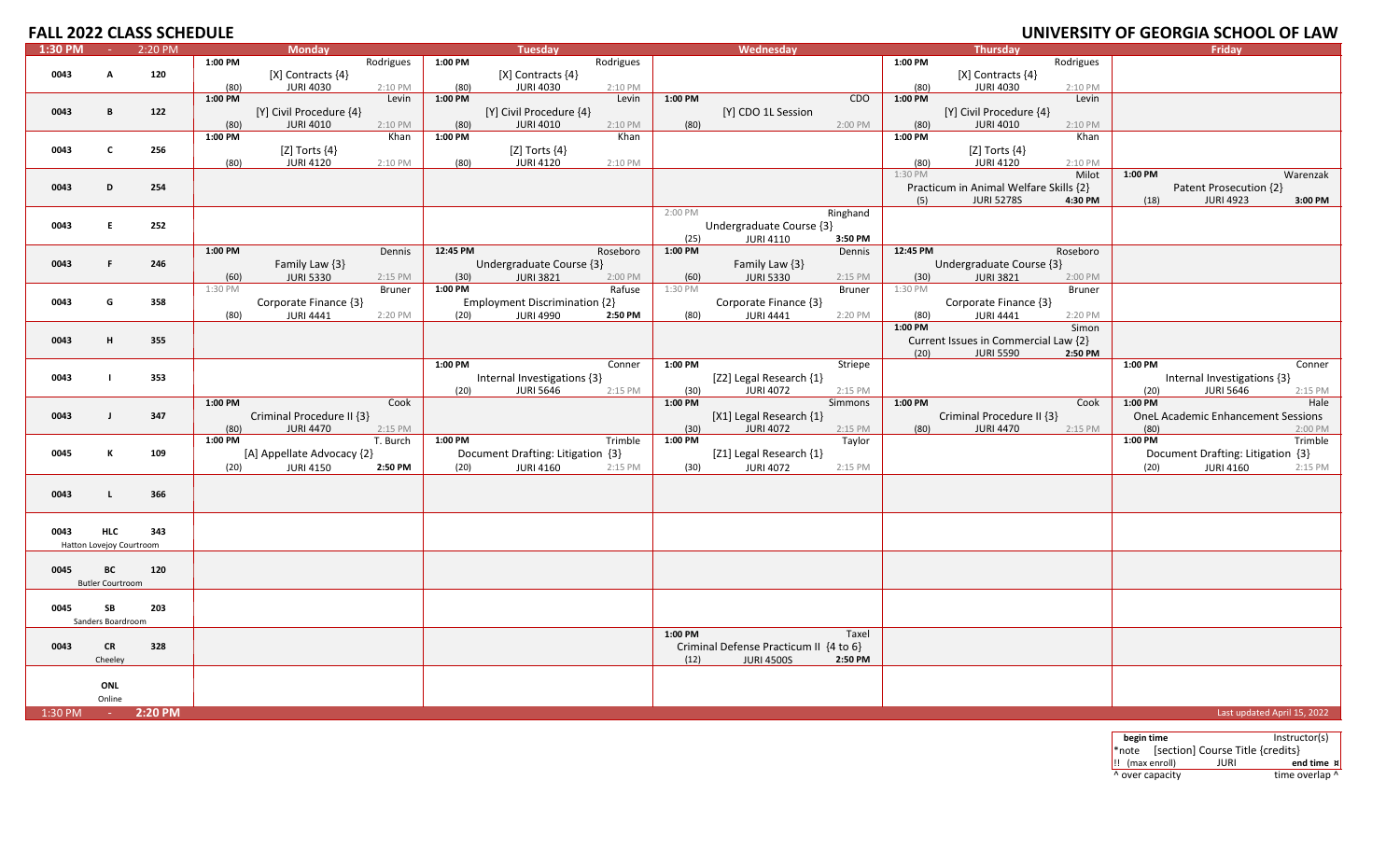| <b>FALL 2022 CLASS SCHEDULE</b> |                          |         |                                        |                                                                |                                                         |                                                                | UNIVERSITY OF GEORGIA SCHOOL OF LAW                            |
|---------------------------------|--------------------------|---------|----------------------------------------|----------------------------------------------------------------|---------------------------------------------------------|----------------------------------------------------------------|----------------------------------------------------------------|
| 2:30 PM                         | $\sim 10$                | 3:20 PM | <b>Monday</b>                          | Tuesday                                                        | Wednesday                                               | <b>Thursday</b>                                                | Fridav                                                         |
|                                 |                          |         | 2:30 PM<br>Beck                        | 2:30 PM<br>Miller                                              | 2:30 PM<br>Beck                                         | 2:30 PM<br>Beck                                                | 2:30 PM<br>Miller                                              |
| 0043                            | А                        | 120     | [B] Constitutional Law II {3}          | Corporations {3}                                               | [B] Constitutional Law II {3}                           | [B] Constitutional Law II {3}                                  | Corporations {3}                                               |
|                                 |                          |         | (80)<br><b>JURI 4190</b><br>3:20 PM    | <b>JURI 4210</b><br>(80)<br>3:45 PM                            | (80)<br><b>JURI 4190</b><br>3:20 PM                     | (80)<br><b>JURI 4190</b><br>3:20 PM                            | <b>JURI 4210</b><br>(80)<br>3:45 PM                            |
|                                 |                          |         |                                        | 3:00 PM<br>Hall                                                | 2:30 PM<br>CDO                                          | 3:00 PM<br>Hall                                                | 3:00 PM<br>Hall                                                |
| 0043                            | $\mathbf{B}$             | 122     |                                        | [Z] Civil Procedure {4}                                        | [Z] CDO 1L Session                                      | [Z] Civil Procedure {4}                                        | [Z] Civil Procedure {4}                                        |
|                                 |                          |         |                                        | <b>JURI 4010</b><br>4:10 PM<br>(80)<br>3:00 PM<br>E. Burch     | (80)<br>3:30 PM<br>2:30 PM<br>Kalim                     | (80)<br><b>JURI 4010</b><br>4:10 PM<br>3:00 PM<br>E. Burch     | (80)<br><b>JURI 4010</b><br>4:10 PM<br>3:00 PM<br>E. Burch     |
| 0043                            | $\mathbf c$              | 256     |                                        |                                                                | [Y2] Legal Research {1}                                 |                                                                |                                                                |
|                                 |                          |         |                                        | [X] Civil Procedure {4}<br><b>JURI 4010</b><br>4:10 PM<br>(80) | <b>JURI 4072</b><br>3:45 PM<br>(30)                     | [X] Civil Procedure {4}<br>(80)<br><b>JURI 4010</b><br>4:10 PM | [X] Civil Procedure {4}<br><b>JURI 4010</b><br>4:10 PM<br>(80) |
|                                 |                          |         | 2:30 PM<br>Hale                        | 2:30 PM<br>Taxel                                               | 2:30 PM<br>Hale                                         | 1:30 PM<br>Milot                                               | 1:00 PM<br>Warenzak                                            |
| 0043                            | D                        | 254     | [B] Intro to American Legal System {3} | Criminal Defense Practicum I {3}                               | [B] Intro to American Legal System {3}                  | Practicum in Animal Welfare Skills {2}                         | Patent Prosecution {2}                                         |
|                                 |                          |         | <b>JURI 6501</b><br>3:20 PM<br>(15)    | <b>JURI 5170S</b><br>4:20 PM<br>(12)                           | <b>JURI 6501</b><br>(15)<br>3:20 PM                     | <b>JURI 5278S</b><br>4:30 PM<br>(5)                            | <b>JURI 4923</b><br>3:00 PM<br>(18)                            |
|                                 |                          |         | 2:30 PM<br>Clutter                     | 2:30 PM<br>Orford                                              | 2:00 PM<br>Ringhand                                     | 2:30 PM<br>Clutter                                             |                                                                |
| 0043                            | E.                       | 252     | Environmental Law Drafting {2}         | Climate Change Seminar {2}                                     | Undergraduate Course {3}                                | Environmental Law Drafting {2}                                 |                                                                |
|                                 |                          |         | <b>JURI 5281</b><br>(20)<br>3:20 PM    | <b>JURI 5283</b><br>(20)<br>4:20 PM                            | <b>JURI 4110</b><br>3:50 PM<br>(25)                     | (20)<br><b>JURI 5281</b><br>3:20 PM                            |                                                                |
|                                 |                          |         | 2:30 PM<br>Chapman                     | 3:00 PM<br>Mangan                                              | $2:30 P\overline{M}$<br>Chapman                         | 2:30 PM<br>Chapman                                             | 3:00 PM<br>Mangan                                              |
| 0043                            | F                        | 246     | Law and Religion $\{3\}$               | [Y1] Legal Writing {3}                                         | Law and Religion $\{3\}$                                | Law and Religion $\{3\}$                                       | [Y1] Legal Writing {3}                                         |
|                                 |                          |         | <b>JURI 4833</b><br>3:20 PM<br>(80)    | <b>JURI 4071</b><br>4:15 PM<br>(30)                            | <b>JURI 4833</b><br>3:20 PM<br>(80)                     | <b>JURI 4833</b><br>3:20 PM<br>(80)                            | <b>JURI 4071</b><br>4:15 PM<br>(30)                            |
|                                 |                          |         | Phillips Sawyer<br>2:30 PM             | Clutter<br>3:00 PM                                             | 2:30 PM<br>Wells                                        | Phillips Sawyer<br>2:30 PM                                     | 3:00 PM<br>Clutter                                             |
| 0043                            | G                        | 358     | Antitrust Law {3}                      | [Y2] Legal Writing {3}                                         | Torts II $\{2\}$                                        | Antitrust Law {3}                                              | [Y2] Legal Writing {3}                                         |
|                                 |                          |         | (80)<br><b>JURI 4340</b><br>3:45 PM    | (30)<br><b>JURI 4071</b><br>4:15 PM                            | (80)<br><b>JURI 4135</b><br>4:20 PM                     | (80)<br><b>JURI 4340</b><br>3:45 PM                            | 4:15 PM<br>(30)<br><b>JURI 4071</b>                            |
|                                 |                          |         |                                        | <b>Employment Discrimin</b><br>2:50 PM<br>1:00 PM              |                                                         |                                                                |                                                                |
|                                 |                          |         |                                        |                                                                | 3:00 PM<br>Casey                                        | 1:00 PM<br>Simon                                               |                                                                |
| 0043                            | H                        | 355     |                                        |                                                                | [B] Appellate Advocacy {2}                              | Current Issues in Commercial Law {2}                           |                                                                |
|                                 |                          |         | 3:00 PM<br>Amann                       |                                                                | <b>JURI 4150</b><br>4:50 PM<br>(20)<br>2:30 PM<br>Nolan | <b>JURI 5590</b><br>(20)<br>2:50 PM<br>3:00 PM<br>Amann        |                                                                |
| 0043                            | $\blacksquare$           | 353     | Laws of War {3}                        |                                                                | [Y1] Legal Research {1}                                 | Laws of War {3}                                                |                                                                |
|                                 |                          |         | (40)<br><b>JURI 4645</b><br>4:15 PM    |                                                                | (30)<br><b>JURI 4072</b><br>3:45 PM                     | (40)<br><b>JURI 4645</b><br>4:15 PM                            |                                                                |
|                                 |                          |         | 2:30 PM<br>Johnson                     | 2:30 PM<br>Cohen                                               | 2:30 PM<br>Johnson                                      | 2:30 PM<br>Johnson                                             | 2:30 PM<br>Cohen                                               |
| 0043                            | $\blacksquare$           | 347     | Labor Law $\{3\}$                      | Foreign Affairs & Nat'l Security L {3}                         | Labor Law $\{3\}$                                       | Labor Law $\{3\}$                                              | Foreign Affairs & Nat'l Security L {3}                         |
|                                 |                          |         | <b>JURI 4760</b><br>(60)<br>3:20 PM    | <b>JURI 4425</b><br>3:45 PM<br>(20)                            | <b>JURI 4760</b><br>(60)<br>3:20 PM                     | <b>JURI 4760</b><br>(60)<br>3:20 PM                            | <b>JURI 4425</b><br>3:45 PM<br>(20)                            |
|                                 |                          |         | 1:00 PM<br>T. Burch                    | 3:00 PM<br>West                                                | 2:30 PM<br>Tubinis                                      |                                                                | 3:00 PM<br>West                                                |
| 0045                            | К                        | 109     | [A] Appellate Advocacy {2}             | Media Law {3}                                                  | [X2] Legal Research {1}                                 |                                                                | Media Law {3}                                                  |
|                                 |                          |         | <b>JURI 4150</b><br>2:50 PM<br>(20)    | (60)<br><b>JURI 5576</b><br>4:15 PM                            | (30)<br><b>JURI 4072</b><br>3:45 PM                     |                                                                | (60)<br><b>JURI 5576</b><br>4:15 PM                            |
|                                 |                          |         |                                        |                                                                |                                                         |                                                                |                                                                |
| 0043                            | $\mathbf{I}$             | 366     |                                        |                                                                |                                                         |                                                                |                                                                |
|                                 |                          |         |                                        |                                                                |                                                         |                                                                |                                                                |
|                                 |                          |         |                                        |                                                                |                                                         |                                                                |                                                                |
| 0043                            | <b>HLC</b>               | 343     |                                        |                                                                |                                                         |                                                                |                                                                |
|                                 | Hatton Lovejoy Courtroom |         |                                        |                                                                |                                                         |                                                                |                                                                |
|                                 |                          |         |                                        |                                                                |                                                         |                                                                |                                                                |
| 0045                            | ВC                       | 120     |                                        |                                                                |                                                         |                                                                |                                                                |
|                                 | <b>Butler Courtroom</b>  |         |                                        |                                                                |                                                         |                                                                |                                                                |
| 0045                            | SB                       | 203     |                                        |                                                                |                                                         |                                                                |                                                                |
|                                 | Sanders Boardroom        |         |                                        |                                                                |                                                         |                                                                |                                                                |
|                                 |                          |         |                                        |                                                                | 1:00 PM<br>Taxel                                        | Hetherington/Atkinson<br>2:30 PM                               |                                                                |
| 0043                            | <b>CR</b>                | 328     |                                        |                                                                | Criminal Defense Practicum II {4 to 6}                  | CEASE Clinic {3 to 6}                                          |                                                                |
|                                 | Cheeley                  |         |                                        |                                                                | <b>JURI 4500S</b><br>(12)<br>2:50 PM                    | <b>JURI 5761S</b><br>(8)<br>4:30 PM                            |                                                                |
|                                 |                          |         |                                        |                                                                |                                                         |                                                                |                                                                |
|                                 | ONL                      |         |                                        |                                                                |                                                         |                                                                |                                                                |
|                                 | Online                   |         |                                        |                                                                |                                                         |                                                                |                                                                |
| 2:30 PM                         |                          | 3:20 PM |                                        |                                                                |                                                         |                                                                | Last updated April 15, 2022                                    |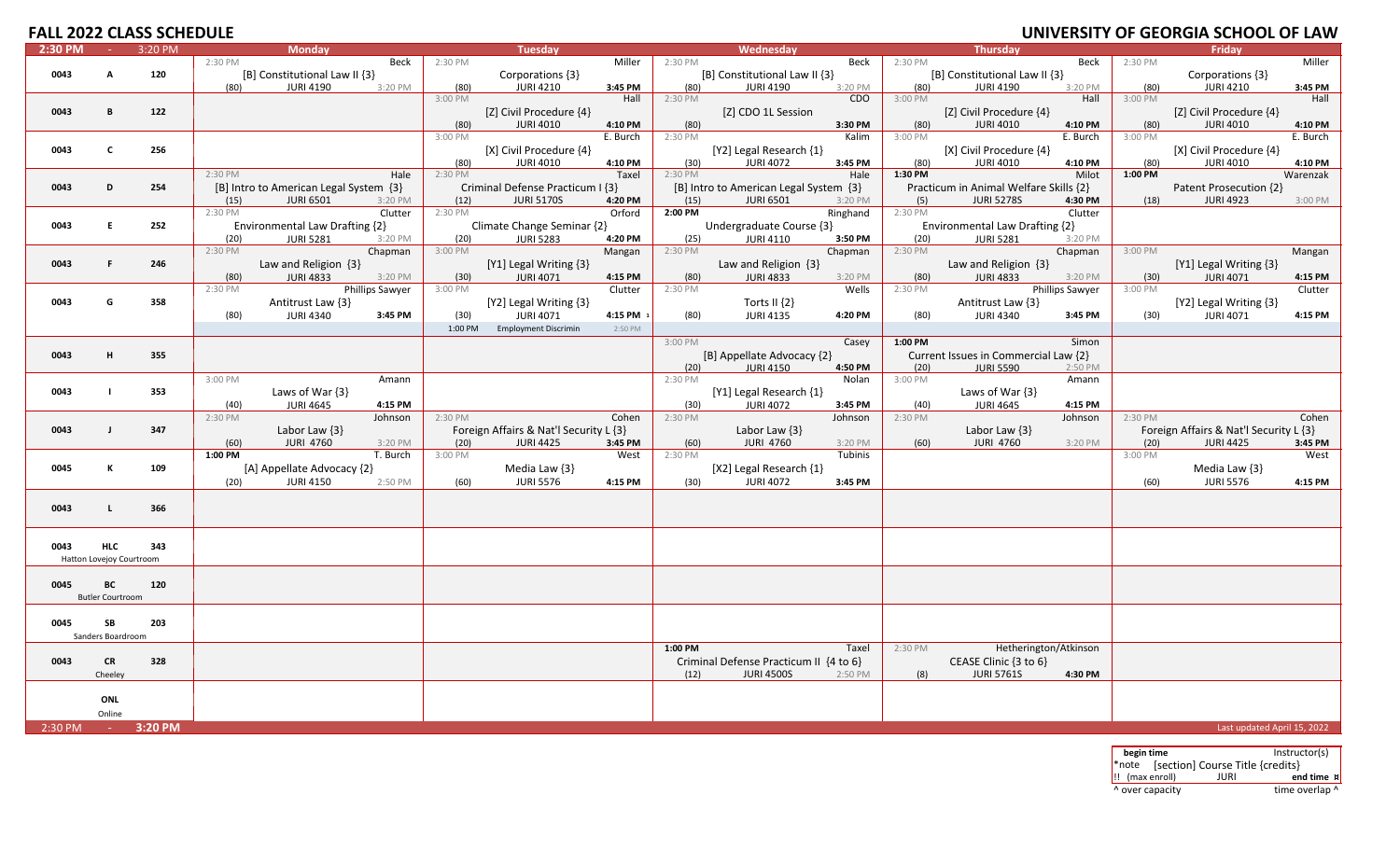### **OF GEORGIA SCHOOL OF LAW**

| 3:30 PM | ne.                      | 4:20 PM |         | <b>Monday</b>       |                        |         | <b>Tuesday</b>                         |          |         | Wednesday                      |           |         | <b>Thursday</b>                        |                        |         | Friday                                 |          |
|---------|--------------------------|---------|---------|---------------------|------------------------|---------|----------------------------------------|----------|---------|--------------------------------|-----------|---------|----------------------------------------|------------------------|---------|----------------------------------------|----------|
|         |                          |         | 4:00 PM |                     | Cook                   | 2:30 PM |                                        | Miller   | 3:30 PM |                                | Dodge     | 4:00 PM |                                        | Cook                   | 2:30 PM |                                        | Miller   |
| 0043    | А                        | 120     |         | [A] Evidence {3}    |                        |         | Corporations {3}                       |          |         | Habeas Corpus {2}              |           |         | [A] Evidence {3}                       |                        |         | Corporations {3}                       |          |
|         |                          |         | (80)    | <b>JURI 4250</b>    | 5:15 PM                | (80)    | <b>JURI 4210</b>                       | 3:45 PM  | (30)    | <b>JURI 4485</b>               | 5:20 PM   | (80)    | <b>JURI 4250</b>                       | 5:15 PM                | (80)    | <b>JURI 4210</b>                       | 3:45 PM  |
|         |                          |         |         |                     |                        | 3:00 PM |                                        | Hall     |         |                                |           | 3:00 PM |                                        | Hall                   | 3:00 PM |                                        | Hall     |
| 0043    | B                        | 122     |         |                     |                        |         | [Z] Civil Procedure {4}                |          |         |                                |           |         | [Z] Civil Procedure {4}                |                        |         | [Z] Civil Procedure {4}                |          |
|         |                          |         |         |                     |                        | (80)    | <b>JURI 4010</b>                       | 4:10 PM  |         |                                |           | (80)    | <b>JURI 4010</b>                       | 4:10 PM                | (80)    | <b>JURI 4010</b>                       | 4:10 PM  |
|         |                          |         |         |                     |                        | 3:00 PM |                                        | E. Burch | 2:30 PM |                                | Kalim     | 3:00 PM |                                        | E. Burch               | 3:00 PM |                                        | E. Burch |
| 0043    | $\mathbf{c}$             | 256     |         |                     |                        |         | [X] Civil Procedure {4}                |          |         | [Y2] Legal Research {1}        |           |         | [X] Civil Procedure {4}                |                        |         | [X] Civil Procedure {4}                |          |
|         |                          |         |         |                     |                        |         |                                        |          |         |                                |           |         |                                        |                        |         |                                        |          |
|         |                          |         |         |                     |                        | (80)    | <b>JURI 4010</b>                       | 4:10 PM  | (30)    | <b>JURI 4072</b>               | 3:45 PM   | (80)    | <b>JURI 4010</b>                       | 4:10 PM                | (80)    | <b>JURI 4010</b>                       | 4:10 PM  |
|         |                          |         |         |                     |                        | 2:30 PM |                                        | Taxel    |         |                                |           | 1:30 PM |                                        | Milot                  |         |                                        |          |
| 0043    | D                        | 254     |         |                     |                        |         | Criminal Defense Practicum I {3}       |          |         |                                |           |         | Practicum in Animal Welfare Skills {2} |                        |         |                                        |          |
|         |                          |         |         |                     |                        | (12)    | <b>JURI 5170S</b>                      | 4:20 PM  |         |                                |           | (5)     | <b>JURI 5278S</b>                      | 4:30 PM                |         |                                        |          |
|         |                          |         |         |                     |                        | 2:30 PM |                                        | Orford   | 2:00 PM |                                | Ringhand  |         |                                        |                        |         |                                        |          |
| 0043    | E.                       | 252     |         |                     |                        |         | Climate Change Seminar {2}             |          |         | Undergraduate Course {3}       |           |         |                                        |                        |         |                                        |          |
|         |                          |         |         |                     |                        | (20)    | <b>JURI 5283</b>                       | 4:20 PM  | (25)    | <b>JURI 4110</b>               | 3:50 PM   |         |                                        |                        |         |                                        |          |
|         |                          |         | 3:30 PM |                     | Khan                   | 3:00 PM |                                        | Mangan   |         |                                |           | 3:30 PM |                                        | Khan                   | 3:00 PM |                                        | Mangan   |
| 0043    | F.                       | 246     |         | Law & Medicine {3}  |                        |         | [Y1] Legal Writing {3}                 |          |         |                                |           |         | Law & Medicine $\{3\}$                 |                        |         | [Y1] Legal Writing {3}                 |          |
|         |                          |         | (40)    | <b>JURI 5623</b>    | 4:45 PM                | (30)    | <b>JURI 4071</b>                       | 4:15 PM  |         |                                |           | (40)    | <b>JURI 5623</b>                       | 4:45 PM                | (30)    | <b>JURI 4071</b>                       | 4:15 PM  |
|         |                          |         | 2:30 PM |                     | <b>Phillips Sawyer</b> | 3:00 PM |                                        | Clutter  | 2:30 PM |                                | Wells     | 2:30 PM |                                        | <b>Phillips Sawyer</b> | 3:00 PM |                                        | Clutter  |
| 0043    | G                        | 358     |         |                     |                        |         |                                        |          |         |                                |           |         |                                        |                        |         |                                        |          |
|         |                          |         |         | Antitrust Law {3}   |                        |         | [Y2] Legal Writing {3}                 |          |         | Torts II $\{2\}$               |           |         | Antitrust Law {3}                      |                        |         | [Y2] Legal Writing {3}                 |          |
|         |                          |         | (80)    | <b>JURI 4340</b>    | 3:45 PM                | (30)    | <b>JURI 4071</b>                       | 4:15 PM  | (80)    | <b>JURI 4135</b>               | 4:20 PM   | (80)    | <b>JURI 4340</b>                       | 3:45 PM                | (30)    | <b>JURI 4071</b>                       | 4:15 PM  |
|         |                          |         |         |                     |                        | 3:30 PM |                                        | Lowry    | 3:00 PM |                                | Casey     |         |                                        |                        |         |                                        |          |
| 0043    | н.                       | 355     |         |                     |                        |         | Corporate Counsel Externship {4 to 6}  |          |         | [B] Appellate Advocacy {2}     |           |         |                                        |                        |         |                                        |          |
|         |                          |         |         |                     |                        | (18)    | <b>JURI 5968S</b>                      | 5:20 PM  | (20)    | <b>JURI 4150</b>               | 4:50 PM   |         |                                        |                        |         |                                        |          |
|         |                          |         | 3:00 PM |                     | Amann                  | 3:30 PM |                                        | Hagaman  | 2:30 PM |                                | Nolan     | 3:00 PM |                                        | Amann                  |         |                                        |          |
| 0043    |                          | 353     |         | Laws of War $\{3\}$ |                        |         | Labor Arbitration {2}                  |          |         | [Y1] Legal Research {1}        |           |         | Laws of War $\{3\}$                    |                        |         |                                        |          |
|         |                          |         | (40)    | <b>JURI 4645</b>    | 4:15 PM                | (18)    | <b>JURI 4770</b>                       | 5:20 PM  | (30)    | <b>JURI 4072</b>               | 3:45 PM   | (40)    | <b>JURI 4645</b>                       | 4:15 PM                |         |                                        |          |
|         |                          |         |         |                     |                        | 2:30 PM |                                        | Cohen    |         |                                |           | 4:00 PM |                                        | Redmon                 | 2:30 PM |                                        | Cohen    |
| 0043    | $\mathbf{I}$             | 347     |         |                     |                        |         | Foreign Affairs & Nat'l Security L {3} |          |         |                                |           |         | [A] Trial Practice {2}                 |                        |         | Foreign Affairs & Nat'l Security L {3} |          |
|         |                          |         |         |                     |                        | (20)    | <b>JURI 4425</b>                       | 3:45 PM  |         |                                |           | (20)    | <b>JURI 5040</b>                       | 6:50 PM                | (20)    | <b>JURI 4425</b>                       | 3:45 PM  |
|         |                          |         |         |                     |                        | 3:00 PM |                                        | West     | 2:30 PM |                                | Tubinis   |         |                                        |                        | 3:00 PM |                                        | West     |
| 0045    | К                        | 109     |         |                     |                        |         | Media Law $\{3\}$                      |          |         | [X2] Legal Research {1}        |           |         |                                        |                        |         | Media Law $\{3\}$                      |          |
|         |                          |         |         |                     |                        |         | <b>JURI 5576</b>                       | 4:15 PM  |         | <b>JURI 4072</b>               | 3:45 PM 1 |         |                                        |                        |         | <b>JURI 5576</b>                       | 4:15 PM  |
|         |                          |         |         |                     |                        | (60)    |                                        |          | (30)    |                                |           |         |                                        |                        | (60)    |                                        |          |
|         |                          |         |         |                     |                        |         |                                        |          | 4:00 PM | <b>Trial Practice</b>          | 6:50 PM   |         |                                        |                        |         |                                        |          |
|         |                          |         |         |                     |                        | 3:55 PM |                                        | Scartz   |         |                                |           | 3:55 PM |                                        | Scartz                 |         |                                        |          |
| 0043    | $\mathsf{L}$             | 366     |         |                     |                        |         | Undergraduate Course {3}               |          |         |                                |           |         | Undergraduate Course {3}               |                        |         |                                        |          |
|         |                          |         |         |                     |                        | (25)    | <b>JURI 3200S</b>                      | 5:10 PM  |         |                                |           | (25)    | <b>JURI 3200S</b>                      | 5:10 PM                |         |                                        |          |
|         |                          |         |         |                     |                        |         |                                        |          |         |                                |           | 4:00 PM |                                        | Redmon                 |         |                                        |          |
| 0043    | <b>HLC</b>               | 343     |         |                     |                        |         |                                        |          |         |                                |           |         | [A] Trial Practice {2}                 |                        |         |                                        |          |
|         | Hatton Lovejoy Courtroom |         |         |                     |                        |         |                                        |          |         |                                |           | (20)    | <b>JURI 5040</b>                       | 6:50 PM                |         |                                        |          |
|         |                          |         |         |                     |                        |         |                                        |          | 4:00 PM |                                | Kell      |         |                                        |                        |         |                                        |          |
| 0045    | ВC                       | 120     |         |                     |                        |         |                                        |          |         | [B] Trial Practice {2}         |           |         |                                        |                        |         |                                        |          |
|         | <b>Butler Courtroom</b>  |         |         |                     |                        |         |                                        |          | (18)    | <b>JURI 5040</b>               | 6:50 PM   |         |                                        |                        |         |                                        |          |
|         |                          |         |         |                     |                        |         |                                        |          | 3:30 PM |                                | Scartz    |         |                                        |                        |         |                                        |          |
|         |                          |         |         |                     |                        |         |                                        |          |         |                                |           |         |                                        |                        |         |                                        |          |
| 0045    | SB                       | 203     |         |                     |                        |         |                                        |          |         | Family Justice Clinic {4 to 6} |           |         |                                        |                        |         |                                        |          |
|         | Sanders Boardroom        |         |         |                     |                        |         |                                        |          | (8)     | <b>JURI 5140S</b>              | 5:20 PM   |         |                                        |                        |         |                                        |          |
|         |                          |         |         |                     |                        | 4:00 PM |                                        | Grant    |         |                                |           | 2:30 PM | Hetherington/Atkinson                  |                        |         |                                        |          |
| 0043    | <b>CR</b>                | 328     |         |                     |                        |         | Public Interest Practicum {3}          |          |         |                                |           |         | CEASE Clinic {3 to 6}                  |                        |         |                                        |          |
|         | Cheeley                  |         |         |                     |                        | (10)    | <b>JURI 5690S</b>                      | 5:50 PM  |         |                                |           | (8)     | <b>JURI 5761S</b>                      | 4:30 PM                |         |                                        |          |
|         |                          |         |         |                     |                        |         |                                        |          |         |                                |           |         |                                        |                        |         |                                        |          |
|         | ONL                      |         |         |                     |                        |         |                                        |          |         |                                |           |         |                                        |                        |         |                                        |          |
|         | Online                   |         |         |                     |                        |         |                                        |          |         |                                |           |         |                                        |                        |         |                                        |          |
| 3:30 PM | <b>Contract</b>          | 4:20 PM |         |                     |                        |         |                                        |          |         |                                |           |         |                                        |                        |         | Last updated April 15, 2022            |          |
|         |                          |         |         |                     |                        |         |                                        |          |         |                                |           |         |                                        |                        |         |                                        |          |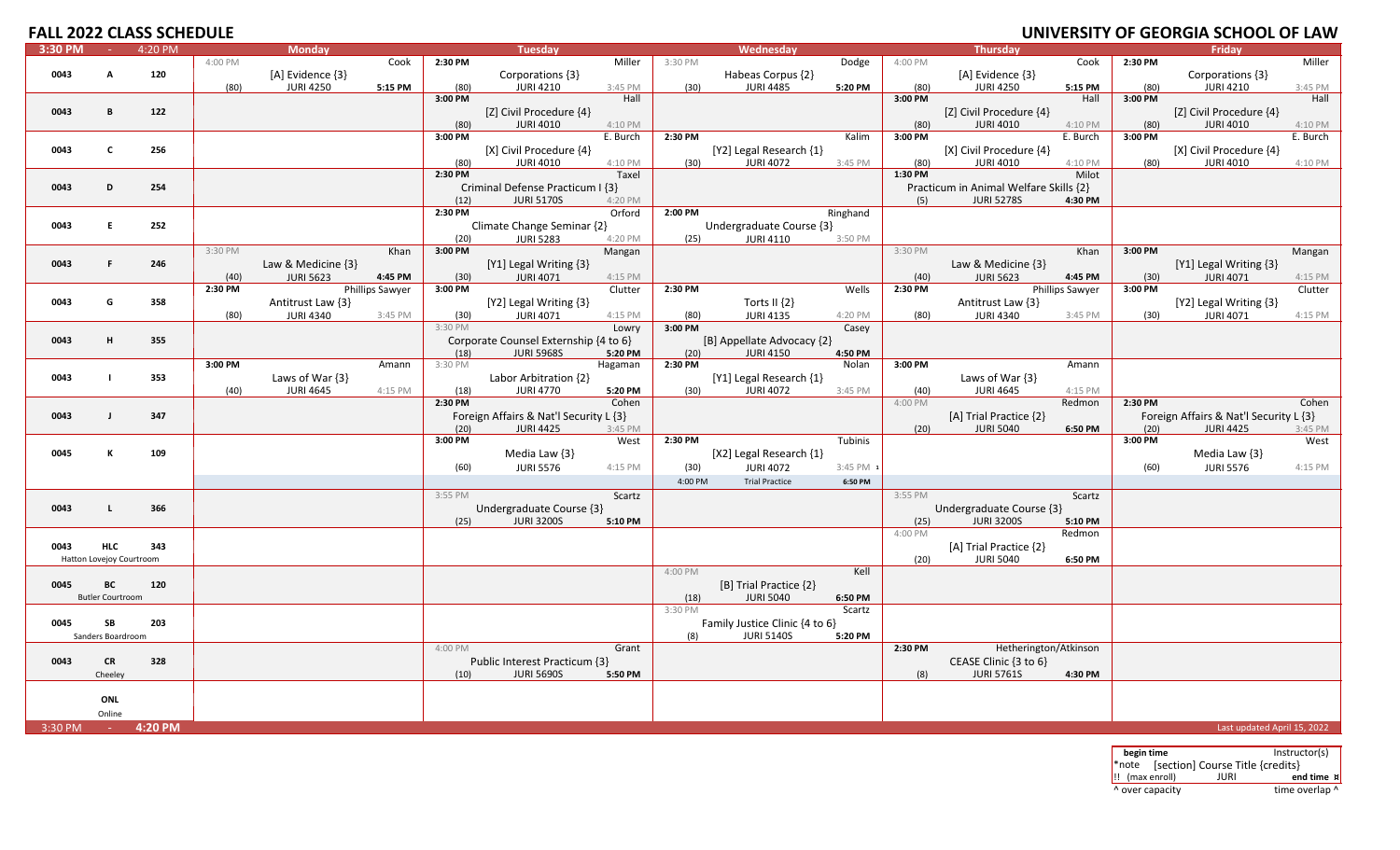# **OF GEORGIA SCHOOL OF LAW**

| 4:30 PM | <b>College</b>           | 5:20 PM |         | <b>Monday</b>                |            |         | <b>Tuesday</b>                            |            |           | Wednesday                             |            |         | <b>Thursday</b>          |            |         | Friday            |                          |
|---------|--------------------------|---------|---------|------------------------------|------------|---------|-------------------------------------------|------------|-----------|---------------------------------------|------------|---------|--------------------------|------------|---------|-------------------|--------------------------|
|         |                          |         | 4:00 PM |                              | Cook       |         |                                           |            | 3:30 PM   |                                       | Dodge      | 4:00 PM |                          | Cook       |         |                   |                          |
| 0043    | A                        | 120     |         | [A] Evidence {3}             |            |         |                                           |            |           | Habeas Corpus {2}                     |            |         | [A] Evidence {3}         |            |         |                   |                          |
|         |                          |         | (80)    | <b>JURI 4250</b>             | 5:15 PM    |         |                                           |            | (30)      | <b>JURI 4485</b>                      | 5:20 PM    | (80)    | <b>JURI 4250</b>         | 5:15 PM    |         |                   |                          |
|         |                          |         | 4:30 PM |                              | Grant/Beck | 4:30 PM |                                           | Grant/Beck | 4:30 PM   |                                       | Grant/Beck | 4:30 PM |                          | Grant/Beck | 4:30 PM |                   | Grant/Beck               |
| 0043    | B                        | 122     |         | Standing $\{1\}$             |            |         | Standing {1}                              |            |           | Standing {1}                          |            |         | Standing {1}             |            |         | Standing {1}      |                          |
|         |                          |         | (30)    | <b>JURI 4581</b>             | 6:20 PM    | (30)    | <b>JURI 4581</b>                          | 6:20 PM    | (30)      | <b>JURI 4581</b>                      | 6:20 PM    | (30)    | <b>JURI 4581</b>         | 6:20 PM    | (30)    | <b>JURI 4581</b>  | 6:20 PM                  |
|         |                          |         | 4:30 PM |                              | Sumner     | 4:30 PM |                                           | Sumner     | 4:30 PM   |                                       | Sumner     | 4:30 PM |                          | Sumner     | 4:30 PM |                   | Sumner                   |
| 0043    | $\mathbf{c}$             |         |         |                              |            |         |                                           |            |           |                                       |            |         |                          |            |         |                   |                          |
|         |                          | 256     |         | Cybersecurity {1}            | 7:00 PM    |         | Cybersecurity $\{1\}$<br><b>JURI 5595</b> |            |           | Cybersecurity {1}<br><b>JURI 5595</b> | 7:00 PM    |         | Cybersecurity {1}        |            |         | Cybersecurity {1} | 7:00 PM                  |
|         |                          |         | (30)    | <b>JURI 5595</b>             |            | (30)    |                                           | 7:00 PM    | (30)      |                                       |            | (30)    | <b>JURI 5595</b>         | 7:00 PM    | (30)    | <b>JURI 5595</b>  |                          |
|         |                          |         |         |                              |            |         |                                           |            |           |                                       |            |         |                          |            |         |                   |                          |
| 0043    | D                        | 254     |         |                              |            |         |                                           |            |           |                                       |            |         |                          |            |         |                   |                          |
|         |                          |         |         |                              |            |         |                                           |            |           |                                       |            |         |                          |            |         |                   |                          |
|         |                          |         |         |                              |            |         |                                           |            | 4:30 PM   |                                       | Grant      |         |                          |            |         |                   |                          |
| 0043    | E                        | 252     |         |                              |            |         |                                           |            |           | Civil Externship I {4 to 6}           |            |         |                          |            |         |                   |                          |
|         |                          |         |         |                              |            |         |                                           |            | (25)      | <b>JURI 5970S</b>                     | 6:20 PM    |         |                          |            |         |                   |                          |
|         |                          |         | 3:30 PM |                              | Khan       |         |                                           |            | 4:30 PM   |                                       | Schueneman | 3:30 PM |                          | Khan       |         |                   |                          |
| 0043    | F.                       | 246     |         | Law & Medicine {3}           |            |         |                                           |            |           | International Taxation {2}            |            |         | Law & Medicine {3}       |            |         |                   |                          |
|         |                          |         | (40)    | <b>JURI 5623</b>             | 4:45 PM    |         |                                           |            | (20)      | <b>JURI 4710</b>                      | 6:20 PM    | (40)    | <b>JURI 5623</b>         | 4:45 PM    |         |                   |                          |
|         |                          |         |         |                              |            |         |                                           |            |           |                                       |            | 4:30 PM |                          | Bambach    |         |                   |                          |
| 0043    | G                        | 358     |         |                              |            |         |                                           |            |           |                                       |            |         | Islamic Finance {1}      |            |         |                   |                          |
|         |                          |         |         |                              |            |         |                                           |            |           |                                       |            | (30)    | <b>JURI 5595</b>         | 6:30 PM    |         |                   |                          |
|         |                          |         |         |                              |            | 3:30 PM |                                           | Lowry      | 3:00 PM   |                                       | Casey      |         |                          |            |         |                   |                          |
| 0043    | H                        | 355     |         |                              |            |         | Corporate Counsel Externship {4 to 6}     |            |           | [B] Appellate Advocacy {2}            |            |         |                          |            |         |                   |                          |
|         |                          |         |         |                              |            | (18)    | <b>JURI 5968S</b>                         | 5:20 PM    | (20)      | <b>JURI 4150</b>                      | 4:50 PM    |         |                          |            |         |                   |                          |
|         |                          |         |         |                              |            | 3:30 PM |                                           | Hagaman    |           |                                       |            |         |                          |            |         |                   |                          |
| 0043    |                          | 353     |         |                              |            |         | Labor Arbitration {2}                     |            |           |                                       |            |         |                          |            |         |                   |                          |
|         |                          |         |         |                              |            | (18)    | <b>JURI 4770</b>                          | 5:20 PM    |           |                                       |            |         |                          |            |         |                   |                          |
|         |                          |         |         |                              |            | 4:30 PM |                                           | Redmon     |           |                                       |            | 4:00 PM |                          | Redmon     |         |                   |                          |
| 0043    | - 1                      | 347     |         |                              |            |         | Prosecution II {3 to 6}                   |            |           |                                       |            |         | [A] Trial Practice {2}   |            |         |                   |                          |
|         |                          |         |         |                              |            | (25)    | <b>JURI 5160S</b>                         | 6:20 PM    |           |                                       |            | (20)    | <b>JURI 5040</b>         | 6:50 PM    |         |                   |                          |
|         |                          |         |         |                              |            |         |                                           |            | 4:00 PM   |                                       | Kell       |         |                          |            |         |                   |                          |
| 0045    | к                        | 109     |         |                              |            |         |                                           |            |           | [B] Trial Practice {2}                |            |         |                          |            |         |                   |                          |
|         |                          |         |         |                              |            |         |                                           |            | (18)      | <b>JURI 5040</b>                      | 6:50 PM    |         |                          |            |         |                   |                          |
|         |                          |         |         |                              |            | 3:55 PM |                                           | Scartz     |           |                                       |            | 3:55 PM |                          | Scartz     |         |                   |                          |
| 0043    | L.                       | 366     |         |                              |            |         | Undergraduate Course {3}                  |            |           |                                       |            |         | Undergraduate Course {3} |            |         |                   |                          |
|         |                          |         |         |                              |            | (25)    | <b>JURI 3200S</b>                         | 5:10 PM    |           |                                       |            | (25)    | <b>JURI 3200S</b>        | 5:10 PM    |         |                   |                          |
|         |                          |         |         |                              |            |         |                                           |            |           |                                       |            | 4:00 PM |                          | Redmon     |         |                   |                          |
| 0043    | <b>HLC</b>               | 343     |         |                              |            |         |                                           |            |           |                                       |            |         | [A] Trial Practice {2}   |            |         |                   |                          |
|         | Hatton Lovejoy Courtroom |         |         |                              |            |         |                                           |            |           |                                       |            | (20)    | <b>JURI 5040</b>         | 6:50 PM    |         |                   |                          |
|         |                          |         |         |                              |            |         |                                           |            | $4:00$ PM |                                       | Kell       |         |                          |            |         |                   |                          |
|         | BC                       | 120     |         |                              |            |         |                                           |            |           |                                       |            |         |                          |            |         |                   |                          |
| 0045    |                          |         |         |                              |            |         |                                           |            |           | [B] Trial Practice {2}                |            |         |                          |            |         |                   |                          |
|         | <b>Butler Courtroom</b>  |         |         |                              |            |         |                                           |            | (18)      | <b>JURI 5040</b>                      | 6:50 PM    |         |                          |            |         |                   |                          |
|         |                          |         |         |                              |            |         |                                           |            | 3:30 PM   |                                       | Scartz     |         |                          |            |         |                   |                          |
| 0045    | SB                       | 203     |         |                              |            |         |                                           |            |           | Family Justice Clinic {4 to 6}        |            |         |                          |            |         |                   |                          |
|         | Sanders Boardroom        |         |         |                              |            |         |                                           |            | (8)       | <b>JURI 5140S</b>                     | 5:20 PM    |         |                          |            |         |                   |                          |
|         |                          |         |         |                              |            | 4:00 PM |                                           | Grant      |           |                                       |            |         |                          |            |         |                   |                          |
| 0043    | <b>CR</b>                | 328     |         |                              |            |         | Public Interest Practicum {3}             |            |           |                                       |            |         |                          |            |         |                   |                          |
|         | Cheeley                  |         |         |                              |            | (10)    | <b>JURI 5690S</b>                         | 5:50 PM    |           |                                       |            |         |                          |            |         |                   |                          |
|         |                          |         | 5:00 PM |                              | Heywood    | 5:00 PM |                                           | Tracy      |           |                                       |            |         |                          |            |         |                   |                          |
|         | ONL                      |         |         | Civil Externship II {3 to 5} |            |         | Contract Drafting for Startups and {3}    |            |           |                                       |            |         |                          |            |         |                   |                          |
|         | Online                   |         | (15)    | <b>JURI 5963S</b>            | 6:50 PM    | (20)    | <b>JURI 5456E</b>                         | 6:50 PM    |           |                                       |            |         |                          |            |         |                   |                          |
| 4:30 PM | <b>College</b>           | 5:20 PM |         |                              |            |         |                                           |            |           |                                       |            |         |                          |            |         |                   | Last updated May 2, 2022 |

**Course notes:**

\* JURI 5595 (Cybersecurity) will meet October 17 through October 21.<br>\* JURI 5595 (Islamic Finance) will meet each Wednesday from August 24 until September 28. See course list for more information.<br>\* JURI 4581 (Standing) wi ^ over capacity  $\bullet$  time overlap  $\bullet$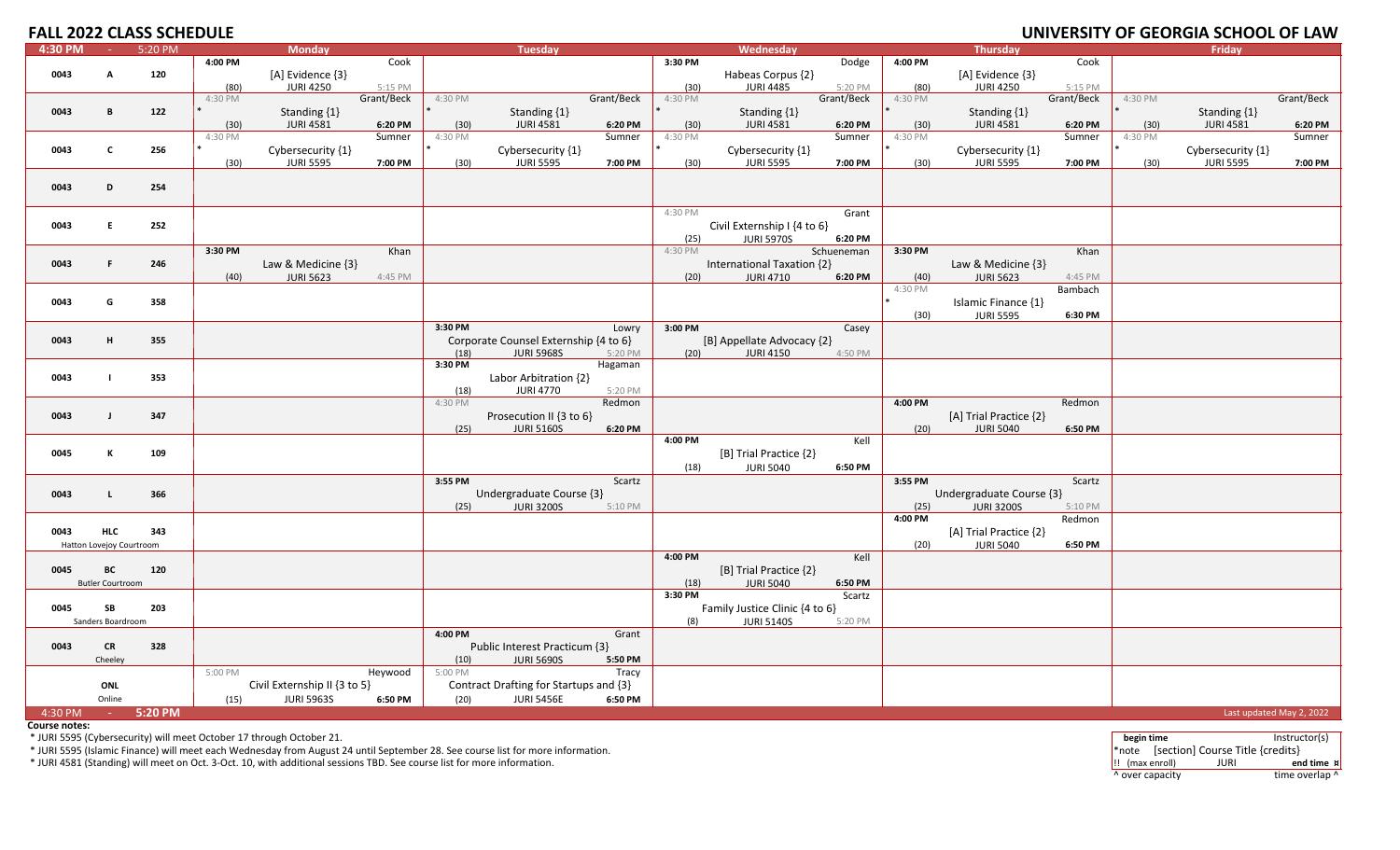| <b>FALL 2022 CLASS SCHEDULE</b> |                          |         |         |                              |            |                 |                                  |                         |                |                                    |                       |                 |                                         |                         |         | UNIVERSITY OF GEORGIA SCHOOL OF LAW |                          |
|---------------------------------|--------------------------|---------|---------|------------------------------|------------|-----------------|----------------------------------|-------------------------|----------------|------------------------------------|-----------------------|-----------------|-----------------------------------------|-------------------------|---------|-------------------------------------|--------------------------|
| 5:30 PM                         | $\sim 100$               | 6:20 PM |         | <b>Monday</b>                |            |                 | <b>Tuesday</b>                   |                         |                | Wednesday                          |                       |                 | <b>Thursday</b>                         |                         |         | <b>Fridav</b>                       |                          |
|                                 |                          |         |         |                              |            | 5:30 PM         |                                  | Scherr                  | 5:30 PM        |                                    | Scherr                | 5:30 PM         |                                         | Scherr                  |         |                                     |                          |
| 0043                            | $\mathbf{A}$             | 120     |         |                              |            |                 | Mental Health Law {3}            |                         |                | Veterans Legal Clinic {4 to 6}     |                       |                 | Mental Health Law {3}                   |                         |         |                                     |                          |
|                                 |                          |         | 4:30 PM |                              | Grant/Beck | (20)<br>4:30 PM | <b>JURI 5267</b>                 | 6:45 PM 1<br>Grant/Beck | (8)<br>4:30 PM | <b>JURI 5977S</b>                  | 7:20 PM<br>Grant/Beck | (20)<br>4:30 PM | <b>JURI 5267</b>                        | 6:45 PM 1<br>Grant/Beck | 4:30 PM |                                     | Grant/Beck               |
| 0043                            | B                        | 122     |         | Standing {1}                 |            |                 | Standing {1}                     |                         |                | Standing $\{1\}$                   |                       |                 | Standing {1}                            |                         |         | Standing {1}                        |                          |
|                                 |                          |         | (30)    | <b>JURI 4581</b>             | 6:20 PM    | (30)            | <b>JURI 4581</b>                 | 6:20 PM                 | (30)           | <b>JURI 4581</b>                   | 6:20 PM               | (30)            | <b>JURI 4581</b>                        | 6:20 PM                 | (30)    | <b>JURI 4581</b>                    | 6:20 PM                  |
|                                 |                          |         | 4:30 PM |                              | Sumner     | 4:30 PM         |                                  | Sumner                  | 4:30 PM        |                                    | Sumner                | 4:30 PM         |                                         | Sumner                  | 4:30 PM |                                     | Sumner                   |
| 0043                            | $\mathbf{c}$             | 256     |         | Cybersecurity {1}            |            |                 | Cybersecurity {1}                |                         |                | Cybersecurity {1}                  |                       |                 | Cybersecurity {1}                       |                         |         | Cybersecurity {1}                   |                          |
|                                 |                          |         | (30)    | <b>JURI 5595</b>             | 7:00 PM    | (30)            | <b>JURI 5595</b>                 | 7:00 PM                 | (30)           | <b>JURI 5595</b>                   | 7:00 PM               | (30)            | <b>JURI 5595</b>                        | 7:00 PM                 | (30)    | <b>JURI 5595</b>                    | 7:00 PM                  |
|                                 |                          |         |         |                              |            |                 |                                  |                         |                |                                    |                       |                 |                                         |                         |         |                                     |                          |
| 0043                            | D                        | 254     |         |                              |            |                 |                                  |                         |                |                                    |                       |                 |                                         |                         |         |                                     |                          |
|                                 |                          |         |         |                              |            |                 |                                  |                         | 4:30 PM        |                                    | Grant                 |                 |                                         |                         |         |                                     |                          |
| 0043                            | E                        | 252     |         |                              |            |                 |                                  |                         |                | Civil Externship I {4 to 6}        |                       |                 |                                         |                         |         |                                     |                          |
|                                 |                          |         |         |                              |            |                 |                                  |                         | (25)           | <b>JURI 5970S</b>                  | 6:20 PM               |                 |                                         |                         |         |                                     |                          |
|                                 |                          |         |         |                              |            |                 |                                  |                         | 4:30 PM        |                                    | Schueneman            |                 |                                         |                         |         |                                     |                          |
| 0043                            | F.                       | 246     |         |                              |            |                 |                                  |                         |                | International Taxation {2}         |                       |                 |                                         |                         |         |                                     |                          |
|                                 |                          |         |         |                              |            |                 |                                  |                         | (20)           | <b>JURI 4710</b>                   | 6:20 PM               |                 |                                         |                         |         |                                     |                          |
|                                 |                          |         |         |                              |            |                 |                                  |                         |                |                                    |                       | 4:30 PM         |                                         | Bambach                 |         |                                     |                          |
| 0043                            | G                        | 358     |         |                              |            |                 |                                  |                         |                |                                    |                       | (30)            | Islamic Finance {1}<br><b>JURI 5595</b> | 6:30 PM                 |         |                                     |                          |
|                                 |                          |         |         |                              |            |                 |                                  |                         |                |                                    |                       |                 |                                         |                         |         |                                     |                          |
| 0043                            | H                        | 355     |         |                              |            |                 |                                  |                         |                |                                    |                       |                 |                                         |                         |         |                                     |                          |
|                                 |                          |         |         |                              |            |                 |                                  |                         |                |                                    |                       |                 |                                         |                         |         |                                     |                          |
|                                 |                          |         |         |                              |            |                 |                                  |                         | 6:00 PM        |                                    | Mink                  | 5:30 PM         |                                         | Turner                  |         |                                     |                          |
| 0043                            | $\blacksquare$           | 353     |         |                              |            |                 |                                  |                         |                | Legal Analytics and Innovation {1} |                       |                 | [D] Undergraduate Course (Recitatio     |                         |         |                                     |                          |
|                                 |                          |         |         |                              |            | 4:30 PM         |                                  |                         | (20)           | <b>JURI 5595</b>                   | 8:00 PM               | 4:00 PM         | <b>JURI 3233D</b>                       | 6:20 PM                 |         |                                     |                          |
| 0043                            | $\mathbf{J}$             | 347     |         |                              |            |                 | Prosecution II {3 to 6}          | Redmon                  |                |                                    |                       |                 | [A] Trial Practice {2}                  | Redmon                  |         |                                     |                          |
|                                 |                          |         |         |                              |            | (25)            | <b>JURI 5160S</b>                | 6:20 PM                 |                |                                    |                       | (20)            | <b>JURI 5040</b>                        | 6:50 PM                 |         |                                     |                          |
|                                 |                          |         |         |                              |            |                 |                                  |                         | 4:00 PM        |                                    | Kell                  |                 |                                         |                         |         |                                     |                          |
| 0045                            | К                        | 109     |         |                              |            |                 |                                  |                         |                | [B] Trial Practice {2}             |                       |                 |                                         |                         |         |                                     |                          |
|                                 |                          |         |         |                              |            |                 |                                  |                         | (18)           | <b>JURI 5040</b>                   | 6:50 PM               |                 |                                         |                         |         |                                     |                          |
|                                 |                          |         |         |                              |            |                 |                                  |                         |                |                                    |                       |                 |                                         |                         |         |                                     |                          |
| 0043                            | $\mathbf{L}$             | 366     |         |                              |            |                 |                                  |                         |                |                                    |                       |                 |                                         |                         |         |                                     |                          |
|                                 |                          |         |         |                              |            |                 |                                  |                         | 6:00 PM        |                                    | Yalamanchili          | 4:00 PM         |                                         | Redmon                  |         |                                     |                          |
| 0043                            | <b>HLC</b>               | 343     |         |                              |            |                 |                                  |                         |                | Criminal Litigation {1}            |                       |                 | [A] Trial Practice {2}                  |                         |         |                                     |                          |
|                                 | Hatton Lovejoy Courtroom |         |         |                              |            |                 |                                  |                         | (15)           | <b>JURI 5595</b>                   | 8:00 PM               | (20)            | <b>JURI 5040</b>                        | 6:50 PM                 |         |                                     |                          |
|                                 |                          |         |         |                              |            |                 |                                  |                         | 4:00 PM        |                                    | Kell                  |                 |                                         |                         |         |                                     |                          |
| 0045                            | BC                       | 120     |         |                              |            |                 |                                  |                         |                | [B] Trial Practice {2}             |                       |                 |                                         |                         |         |                                     |                          |
|                                 | <b>Butler Courtroom</b>  |         |         |                              |            |                 |                                  |                         | (18)           | <b>JURI 5040</b>                   | 6:50 PM               |                 |                                         |                         |         |                                     |                          |
|                                 |                          |         |         |                              |            |                 |                                  |                         |                |                                    |                       |                 |                                         |                         |         |                                     |                          |
| 0045                            | SB<br>Sanders Boardroom  | 203     |         |                              |            |                 |                                  |                         |                |                                    |                       |                 |                                         |                         |         |                                     |                          |
|                                 |                          |         |         |                              |            | 4:00 PM         |                                  | Grant                   |                |                                    |                       |                 |                                         |                         |         |                                     |                          |
| 0043                            | CR                       | 328     |         |                              |            |                 | Public Interest Practicum {3}    |                         |                |                                    |                       |                 |                                         |                         |         |                                     |                          |
|                                 | Cheeley                  |         |         |                              |            | (10)            | <b>JURI 5690S</b>                | 5:50 PM                 |                |                                    |                       |                 |                                         |                         |         |                                     |                          |
|                                 |                          |         | 5:00 PM |                              | Heywood    | 5:30 PM         |                                  | Serviansky              |                |                                    |                       |                 |                                         |                         |         |                                     |                          |
|                                 | ONL                      |         |         | Civil Externship II {3 to 5} |            |                 | <b>Business Negotiations {3}</b> |                         |                |                                    |                       |                 |                                         |                         |         |                                     |                          |
|                                 | Online                   |         | (15)    | <b>JURI 5963S</b>            | 6:50 PM    | (20)            | <b>JURI 4211E</b>                | 8:30 PM 2               |                |                                    |                       |                 |                                         |                         |         |                                     |                          |
|                                 |                          |         |         |                              |            | 5:00 PM         | Contract Drafting fo             | 6:50 PM                 |                |                                    |                       |                 |                                         |                         |         |                                     |                          |
| 5:30 PM                         | <b>Common</b>            | 6:20 PM |         |                              |            |                 |                                  |                         |                |                                    |                       |                 |                                         |                         |         |                                     | Last updated May 2, 2022 |

**Course notes:**

\* JURI 5595 (Islamic Finance) will meet each Wednesday from August 24 until September 28. See course list for more information. !! (max enroll) JURI **end time ¤**

\* JURI 5595 (Legal Analytics) Will meet on the following Wednesdays: 8/31, 9/7, 9/14, 9/21, 9/28, 10/5 ^ over capacity time overlap ^

\* JURI 4581 (Standing) will meet on Oct. 3‐Oct. 10, with additional sessions TBD. See course list for more information.

\* JURI 5595 (Criminal Litigation) will meet every other week starting August 17. **begin time** Instructor(s) \* JURI 5595 (Cybersecurity) will meet October <sup>17</sup> through October 21. \*note [section] Course Title {credits}